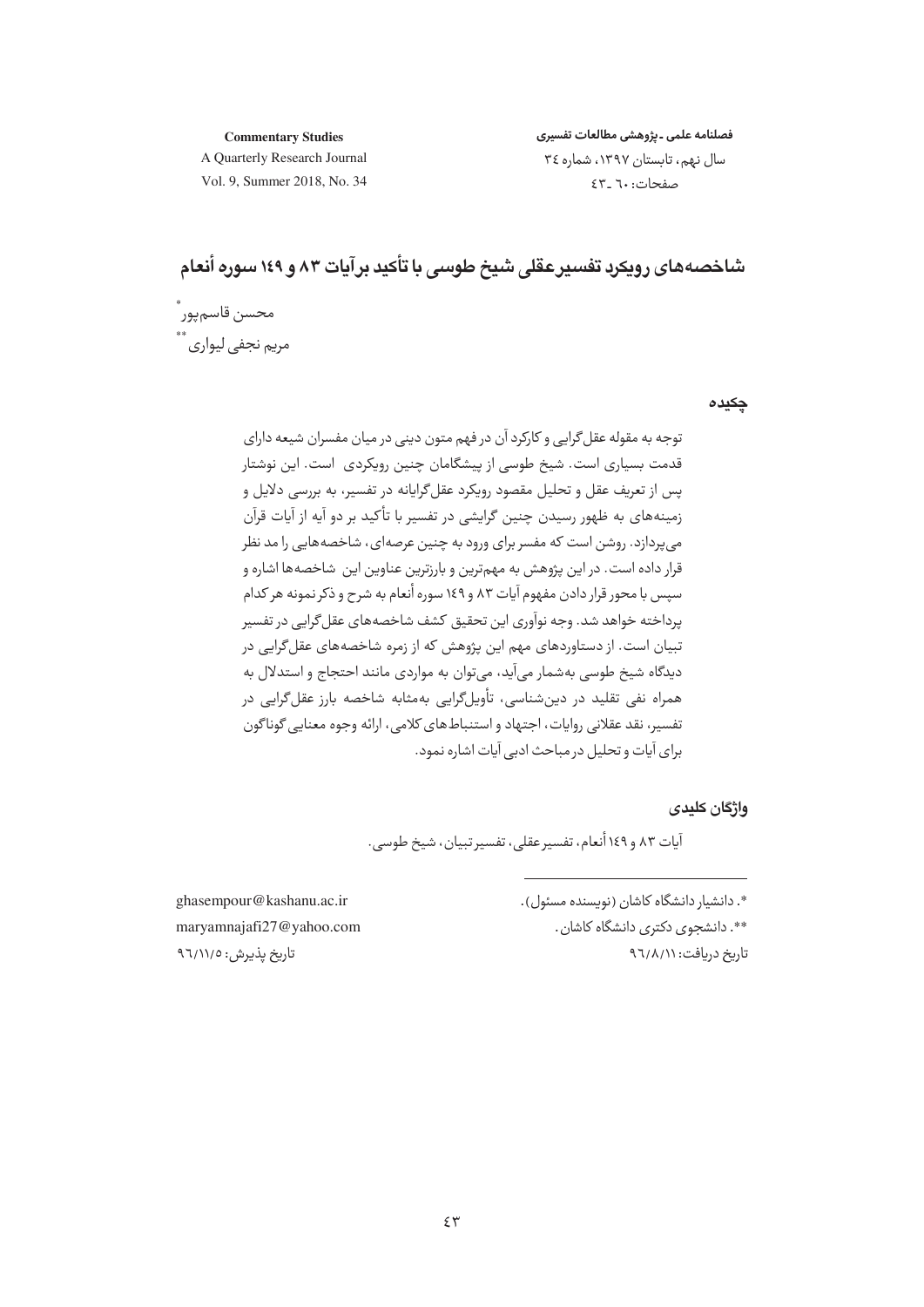#### طرح مسئله

در زمان شیخ طوسی، ٰ علم کلام در بغداد میان مذاهب اسلامی رواج زیادی داشت، به طوری که میان مذاهب اسلامی مانند شیعه و حنابله، که در بیشتر موارد به درگیری منجر می شد، مناظرات زیادی برگزار می گردید (بارانی، ۱۳۸۸: ۱۸۳) علم کلام از زمان شیخ مفید و با ورود مباحث عقلی در کلام، سبب شد تا علمای شیعه همچون سید مرتضی و شیخ طوسی و سایرین، با منطقی استوار به مقابله با مخالفین فكرى اهتمام ورزند. زمان حضور شيخ طوسى، زمان رشد مكتب عقلگرايي<sup>٬</sup> در مقابل نصگرايي<sup>۳</sup> در کلام شیعه است که توسط شیخ مفید بنا شده بود (ربانی گلیایگانی، ۱۳۸۲: ۸).

در این پژوهش سؤال این است که شاخصههای عقل گرایی در تفسیر *تبیان* چیست؟

محدودہ این پژوهش بررسی کامل تفسیر *تبیان* اثر شیخ طوسی است که طی آن برخی شاخصههای اصلے , عقل گرایے , یا ذکر مصادیق آن به همراه تحلیل آن معرفی و ارائه خواهد شد .

### الف) عقل از دیدگاه شیخ طوسی

در قرآن به عقل توجه ویژهای شده به طوری که ٤٩ بار از عقل و مشتقات آن استفاده شده است .

عقل در لغت از دیدگاه صاحب *کتاب العین* عبارت است از «نقیض الجهل» (فراهیدی، ۱:۱٤٠٩ / ۱٥٩) و در جاي ديگر گفته شده: «أصل الْعَقْل: الإمساك و الاستمساك، كعقل البعير بالْعِقَال (راغب اصفهاني، ١٤١٢: ٥٧٨)؛ اصل عقل بهمعنای امساک و دوری جستن و نگهداشتن است، همانند بازداشتن شتر توسط پابند» .

برای آگاهی از تعریف شیخ طوسی درباره «عقل» توجه به چند نکته شایسته می نماید. نخست آنکه مفسر *تبیان*، آگاهی از چندین واژه را که بهنوعی نسبت به یکدیگر از لحاظ معنایی متناظرند، در شناخت مفهوم عقل دخيل مي داند؛ واژههايي نظير: عقل، فهم، لب، علم و تفكر و ... . (ر.ک: طوسي، بې تا: ۶۹۰/ ۶۹۰ و ۱۰٦/٢)

- ۱. شیخ طوسی از علمای شیعه در قرن پنجم هجری است. ایشان در زمان حضورش در بغداد، به محضر استادانی همچون شیخ مفید (طوسی، ۱:۱۳۹۰ / ۳۲)، ابن صلت اهوازی (همان) و ابن عبدون (نجاشی، ۱۳٦٥: ۸۷) رسید و از ایشان علم آموخت و از شاگردان ایشان میتوان به محمد بن حسن فتال نیشابوری (فتال نیشابوری، ۱۳۷۵: ۱/ ۱۱)، کراچکی (موسوی خوانساری، ۱۳۹۱: ۱. ۲۱۰) اشاره کرد.
- ۲ . عقل گرايي در مقابل نص گرايي است كه در برابر معارف وحياني بر نقش عقل در كسب معرفت تأكيد دارد و عقل را ابزاری برای کسب شناخت می داند. (صدر، ۱۳۹۵: ۱۰)
- ۳. نص گرایی نظام فکری است که بر نصوص دینی جمود ورزیده و اندیشه بشری را از دستیابی به توجیه و تبیین عقلانی بسیاری از معارف دینی ناتوان می پندارد. (همان)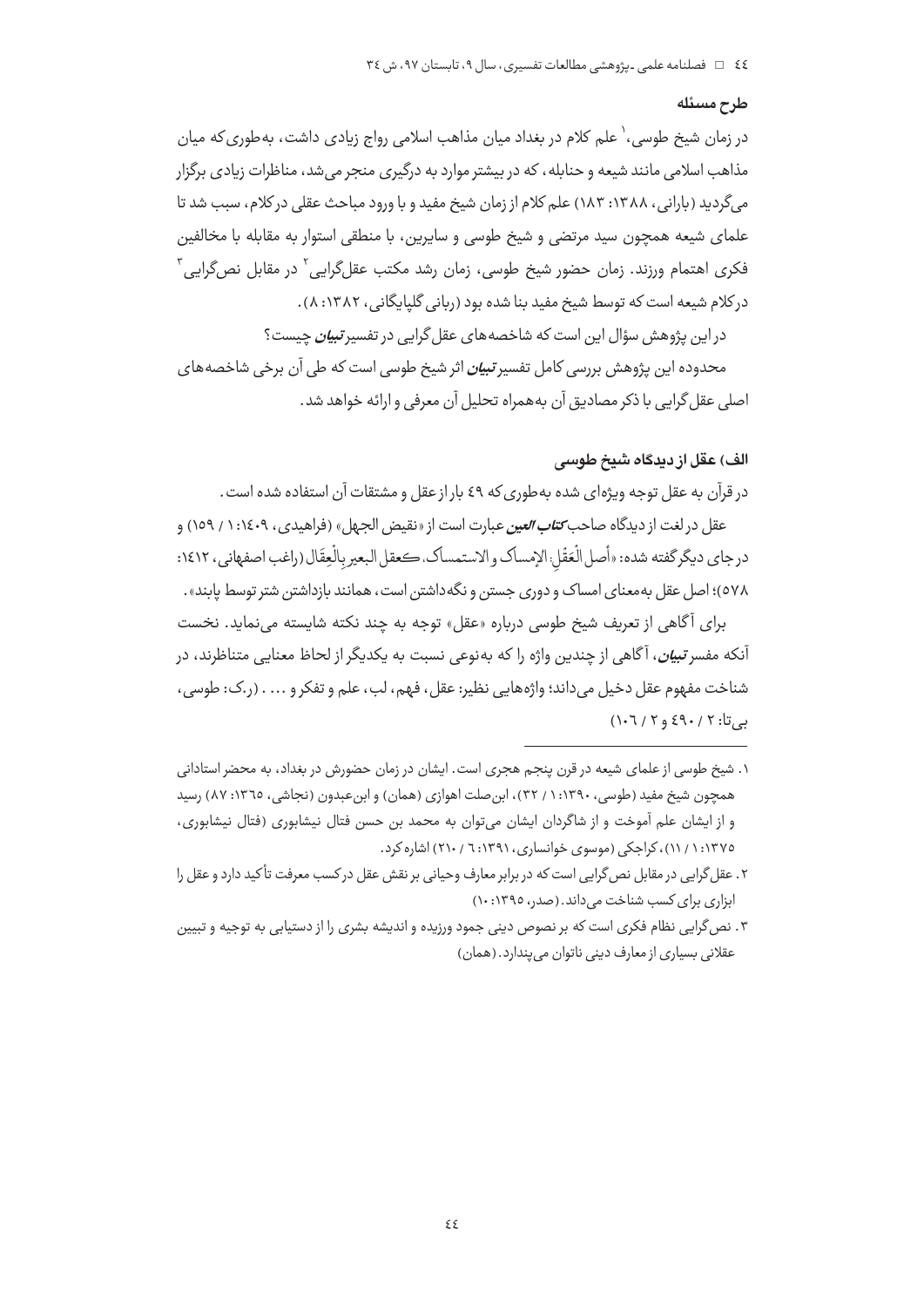شاخصههای رویکرد تفسیر عقلی شیخ طوسی با تأکید برآیات ۸۳ و ۱٤۹ سوره أنعام □ ٤٥

دیگر آنکه وی در *تبیان ع*باراتهایی دارد که هم معنای عقل نظری و هم معنای عقل عملی از آن مستفاد می گردد، آنجا که وی عقل را «مجموعهای از دانش ها دانسته که با کمک آنها و با استدلال از امور محسوس ، انسان از امور نـهاني آگاه مے شود» (طوسے ، بے تا: ٦ / ٩٢) . مقصود وي را از عقل نظري بیان میکند. در جایی دیگر که از مجموعه دانش های ضروری، آدمی توانایی تشخیص قبیح از حسن را واجد می شود و به مقتضای آن عمل می کند، (طوسی، بی تا: ۲ / ۷۷؛ طوسی، ۱٤١٧: ۱ / ۲۳) مقصود وی را از عقل عملی روشن می کند.

نکته درخور توجه دیگر اینکه وی «عقل» را طریق علم دانسته و کارآمدی آن را در عرصههایی نظیر علمآموزي (العقل طريق العلم)، تشخيص حق و كار بحث، استدلال و خردورزي نشان مي دهد. (طوسی، بے تا: ٤٩٠/٢)

بدین سان چنین می توان گفت که از منظر شیخ طوسی انسان با برخورداری از دانش هایی، هم دارای قدرت تشخیص شده و هم بر اساس آن بر خوبی برخی امور (حسن) و بدی بعضی دیگر (قبح) فتوا مي دهد. چنين انساني را مي توان عاقل شمرد.

شیخ طوسی در مواضعی از تفسیر تبیان به تعریف عقل اشاره کرده به کارکردهای آن پرداخته است. ايشان ذيل تفسير آيه «أَفَلَا تَعْقِلُونَ (بقره / ٤٤): آيا نمي انديشيد؟» براي معناي لغوي عقل مي نويسد:

يس، عقل و فهم و لب و معرفت همانند يكديگرند. [مثلاً] گفته مي شود فلاني عاقل و فهيمي با معرفت است و ضد عقل عبارت است از حماقت و ناداني. گفته مي شود: «عقل الشيء عقلاً، و أعقله». (طوسي، بي تا: ١ / ١٩٩)

ایشان در تعریف اصطلاحی عقل می نویسد:

عقل مجموعه علومی است که بهوسیله آن امکان استدلال با [امور] حاضر بر امور پنهانی و نیز تشخیص خوبی و بدی وجود دارد. آنگاه [این معنا] بر تمام آنچه انسان در درون خویش از معانی [گوناگون] دارد، جاری می شود. (طوسی، بی تا: ٦ / ٩٢)

ب) مواجهه شيخ با تفسير بهرأي و احاديث مربوط به آن

شیخ طوسی میان عقل گرایی و تفسیر به رأی تفاوت قائل است . یکی از مهم ترین دلایل مخالفان تفسیر بهرأي استناد به برخي روايات نبوي در اين موضوع است كه در مقدمه تفسير *تبيان ب*ه آن اشاره شده است و ممکن است از رهگذر آن جایز نبودن تفسیر جز با بهرهگیری از حدیث استنباط گردد. همان گونه كه شيخ يكي از آن نمونه روايات را در تفسير خود يادآور شده است: «مَن فَسَّرَ الْقُرآنَ بِرَأْيِهِ وَ أَصَابَ الحَقّ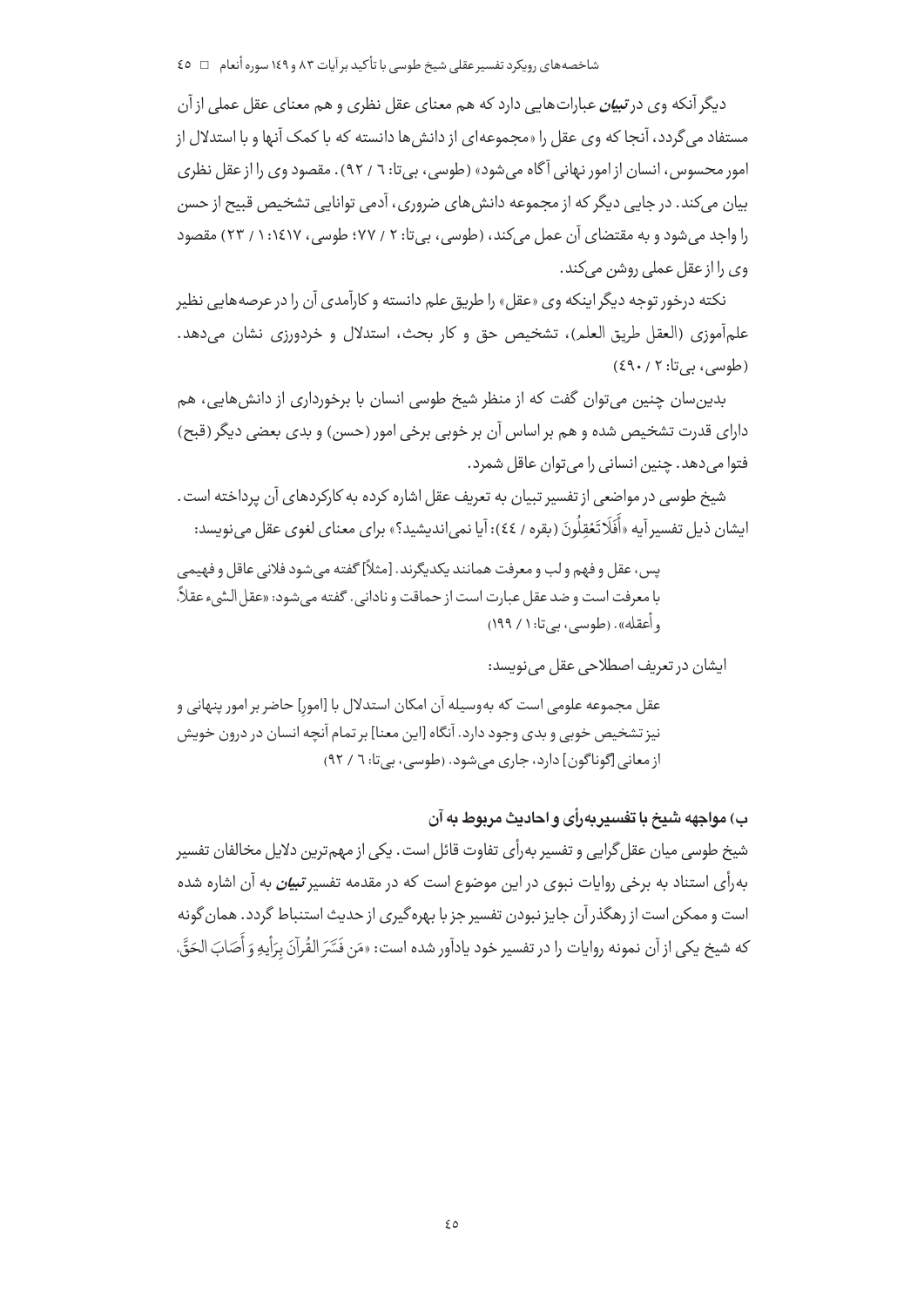فَقَد أَخطَأَ (طوسی، بی تا: ۱ / ٥؛ هر کس قرآن را بهرأی و نظر خودش تفسیر کند و به حق هم برسد، پس [باز] خطا كرده است».

ایشان در مواجهه با این دسته از روایات و با استناد به نظر مخالفان مبنی بر محدود کردن تفسیر به تفسیر مأثور، آن را دیدگاهی نااستوار دانسته و چنین تصریح کرده است:

جایز نیست که در کلام خدا و پیامبرش تناقض و تضاد وجود داشته باشد. درحالی که خدا میفرماید: «ما آن را قرآنی عربی قرار دادیم، باشد که بیندیشید» (زخرف / ۳) و نیز فرمود: «و ما هيچ پيامبري را جز به زبان قومش نفرستاديم» (ابراهيم / ٤) پس چگونه جايز است که خدا قرآنش را به زبان عربی مبین و اینکه به زبان قومش است و نیز اینکه بیانی برای مردم است توصیف کند ولی چیزی از ظاهر آن فهمیده نشود؟! و این آیا چیزی جز وصف قرآن به لُغز و معما بودن است که مراد از آن مگر بعد از تفسیر و بیانش آشکار گردد؟ لذا این ویژگی از قرآن بهدور است. این در حالی است که خدا در آیات دیگر اقوامی را که در تلاش براي استنباط و استخراج معاني قرآن هستند، مدح کرده و فرمود: «قطعاً از مبان آنان کسانی اند که [می توانند درست و نادرست] آن را دریابند» (نساء / ۸۳) و همچنین از طرف دیگر گروهی را مذمت کرده، از این جهت که در قرآن تدبر و در معانیش تفکر نمیکنند، چنانچه فرمود: «اَيا به اَيات قرآن نمي|نديشند؟ يا [مگر] بر دل هايشان قفل هايي نهاده شده است؟» (محمد / ٢٤)». (طوسی، بی تا: ١ / ٤)

به طورکلی باید گفت که عبارتهای شیخ طوسی در ضرورت تفسیر و بسنده نکردن به روایت در تفسیر، بسیار گویا و روشن است؛ لذا، وی معتقد است که ظاهر این اخبار مطرود است . (طوسی، بی تا: ۱ / ٥)

ذکر این نکته ضروری است که چنین نگاهی از سوی شیخ طوسی بهمعنای عدم استفاده از روایات ۔در صورت احراز اصالت و اعتبار آن ۔در تفسیر نیست؛ به باور او روایات رسیده از اهل بیت نمی باید و نمی تواند در مقابل عقل قرار بگیرد؛ زیرا ایشان در بسیاری از موارد مانند مباحث فقهی (طوسی، بی تا: ٢ / ١٥٥)، تعيين مصداق (همان: ٥ / ٤٠٣)، اسباب نزول (همان: ٧ / ٣٠) و ... به روايات اهل بیتﷺ تمسک جسته است و آنها را محور فهم تفسیری خود قرار داده است. بدین سان آشکار است که شیخ طوسی مرزی بین تفسیر به٫اًی ـ با تعریف و مشخصات خاص آن ـ و ضرورت به کارگیری عقل در مقام استنباط از سخن خدای متعال قائل است و به بیان دیگر این دو یکی نیستند. اینکه تفسیر جز یا استناد به حدیث ممکن نیست، یک چیز است ـ و از دیدگاه وی این انحصار وجه عقلی ندارد ـ و تفسیر کردن با استفاده از عقل و سایر منابع ازجمله عقل چیز دیگری است که شیخ به این شیوه و رویکرد اعتقاد داشته و آن را در تفسیر بهکار گرفته است .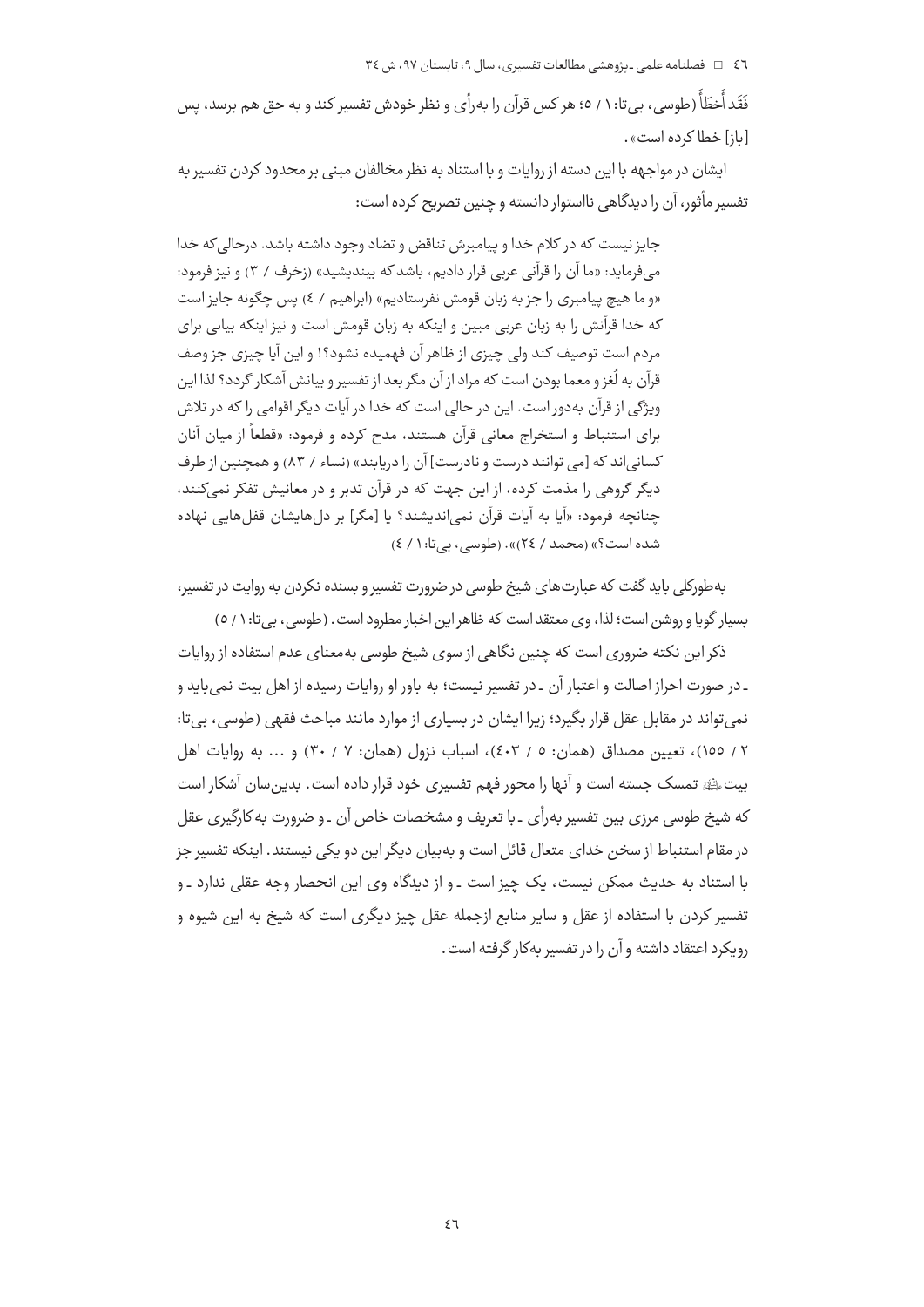### ج) شاخصەھاي رويكرد عقلانى در تفسيرتبيان

احتجاج و استدلال، تأويل گرايي، نقادي و مواجهه خردورزانه با آراء تفسيري بهويژه در حوزه دیدگاههای مفسران رقیب، از شاخصههای عقل گرایی تفسیری شیخ طوسی بهشمار می رود. آنچه که زیرساخت این مؤلفه های عقل گرایانه را تشکیل می دهد، مطالعه و بررسی چگونگی روپاروپی تفسیری شیخ طوسی بر اساس آیاتی نظیر آیات ۸۳ و ۱٤۹ سوره انعام است؛ بهبیان دیگر بهرهگیری از درون مايه چنين آياتي الهام بخش مفسر در اتخاذ چنين رويكردي بوده است. واژه كليدي بهكار رفته در اين دو آيه، واژه حجت است.

مفهوم «حجت» ۔ په معنای پرهان و دلیل ۔ که در هر دو آپه موردنظر در این سوره (۸۳ و ۱٤۹ سوره انعام) بهکار رفته، شایسته هرگونه دقت و توجه ویژه است؛ بهخصوص که در روایات هم عقل به عنوان «حجت باطني» بهكار رفته است. (كليني، ١٤٢٩: ١/ ٣٥)

كاربست كلمات «حجت» و «حاجه» و «اتحاجوني» در آيات پيش از آن (آيه ٨٠) حكايت از گفتگوي منطقی و ارائه دلایل روشن توسط ابراهیمﷺ بههنگام مواجهه با قوم مشرک زمان خود دارد و بر این اساس ضرورت چنین شیوهای را (بهکار بردن استدلال و حجت) خاطر نشان میکند. شایان ذکر است این دلایل عقلی به همراه الهام نظری در این روپارویی منطقی از جانب خدا بوده است. شیخ طوسی در ذيل همين آيه به صحت «محاجه» و «مناظره» تصريح مي كند. (طوسى، بي تا: ٤ / ١٨٩ و ١٩٢)

بهدیگر سخن او بر این باور است که احتجاج و مناظره صحیح همراه با دلیل و برهان از ضرورتهای انکارنایذیر دعوت به توحید است. در موضوع آیه ١٤٩ سوره انعام هم که عبارت قرآنی «حجه بالغه» یعنی دلایل آشکار و رسا در فرایند دعوت به توحید به کار رفته بهگونهای الهام بخش شیخ طوسی در مواجهه های عقل گرایانه تفسیری وی است.

وقتي شيخ طوسي در تفسير عبارت آخر آيه؛ يعني «وَلَوْ شَاءَ لَهَدَاكُمْ أَجْمَعِينَ» دو احتمال را ذكر م ,كند در اینجا هم بهگونهای به شیوه استدلالی واحتجاجی از آیه الهام می گیرد.

بدین سان چنین می نماید این شیوه از گفتار الهی را این مفسر در سرتاسر آیاتی که باید به روش استدلالی با آن مواجه شد بهکار می گیرد.

براین اساس وی در تفسیر آیات (اسراء / ١٦؛ فتح / ٢؛ انعام / ٣٨؛ ٤١ و ١٢؛ مائده / ١٠٤ و ٢٤؛ بقره / ١١٧؛ احقاف / ١٠؛ نحل / ٦٧؛ حجرات / ٦؛ بقره / ١٠٢؛ آل عمران / ٢١ و ...) كه در ادامه مقاله به تفصيل از آن سخن گفته مي شود از حجت و احتجاج كه در اين آيه مورد دقت و بررسي قرار گرفته الهام و به تفسیر عقلی آنها می پردازد.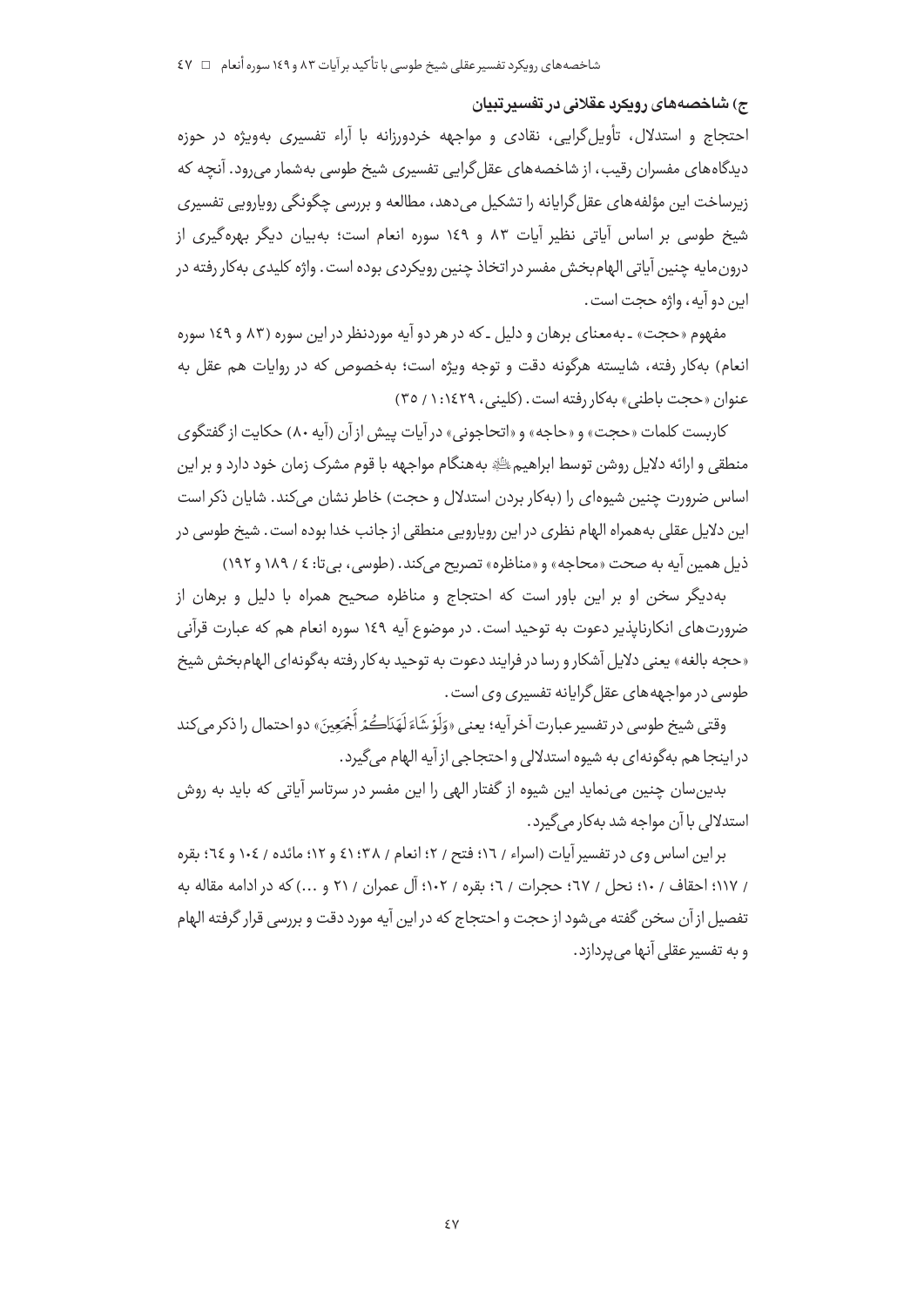٤٨ = فصلنامه علمي ـيژوهشي مطالعات تفسيري، سال ٩، تابستان ٩٧، ش ٣٤

### یک. ا**حتجاج و استدلال بههمراه نفی تقلید در دین شناسی**

عالمان علم لغت «حجت» را مشتق از «حج» بهمعنای «قصد» و نیز بهمعنای «دلیل» و «برهان» آوردهاند. همچنین در وجه تسمیه آن گفتهاند: حجت از آن جهت است که با دلیلی که احتجاجکننده ارائه می دهد، مقصود خویش را بیان می دارد. (ابن منظور، ۱٤٠٨: ۳ / ٥٢ و ٥٤)

در آيه ١٤٩ سوره انعام به تركيب «حجه بالغه» برخورد مىكنيم: «قُلْ فَلِلَّهِ الْحُجَّةُ الْبَالِغَةُ فَلَوْ شَاءَ لَهَدَاكُمْ أَجْمَعِينَ».

خدای متعال پیرامون رد احتجاج کفار درباره اراده الهی و مشیت او سخن میگوید. منظور از «حجه بالغه» همان حجتی است که خدا برای اثبات دینی که آن را به بندگان خود تکلیف کرده با کفار سخن گفته است.

منظور از «بالغه» یعنی این حجت بهگونهای است که راه را برای هر نوع بهانهتراشی و عذرآوری بنده می بندد و بهعبارتی طرف مقابل را از سخن گفتن باز داشته و شک و شبهه را از او برطرف میسازد؛ بهگونهای که تمام استدلال وی را زایل میکند. پس بالغه؛ یعنی درست و کامل بودن حجت خدا؛ چراکه خدا از روی حق سخن گفته و نیز علم کامل دارد. (طوسی، بیتا: ٤ / ٣١١)

از مناظرات اسلامي مي توان به احتجاجات اصحاب پيامبرﷺ (مجلسي، ١٤٠٣، ٩ / ٢٢٨) و نيز ائمه ﷺ با مخالفان خود مانند احتجاج امام صادقﷺ با منكر خدا (كليني، ١٤٠٧: ١ / ٧٢) و احتجاج امام رضاﷺ با سران مسیحی و پیهودی در موضوعات توحید و اسلام (صدوق، ۱۳۷۸: ۱ / ۱۰۱۳ صدوق، ۱۳۹۸ / ٤١٧) اشاره کرد.

بعد از مناظرات اهل بيتﷺ و اصحاب خاص ايشان تا نيمه قرن سوم، علماي برجسته شيعه، مسئوليتِ به دست گرفتن يرچم ير التهاب و حساس مناظره و احتجاج با مخالفان را بر عهده گرفتند. از مشهورترین علمای شیعه بعد از زمان حضور أئمه ﷺ تا قرن پنجم می توان به شیخ مفید، سید رضی، سید مرتضی و شیخ طوسی اشاره کرد. (بنگرید به: مجلسی، ۴۰۶: ۹ / ۲۲۸)

از شاخصه های مهم عقل گرایی شیخ طوسی در تفسیر تبیان، اصل احتجاج و استدلال در تفسیر و تبيين آيات قرآن كريم است. در اين زمينه شيخ طوسي، احتجاج و استدلال را از آيات قرآن فرا گرفته؛ يعني معتقد است كه اولاً در آيات قرآن احتجاج و استدلال وجود دارد مثلاً در تفسير آيه «قُلْ لِمَنْ مَا في السَّمَاوَاتِ وَالْأَرْضِ قُلْ لِلَّهِ» (انعام / ١٢) مي نويسد:

و في هذه الآية و في التي قبلها إحتجاج على الكفار الذين عبدوا من دون اللَّه تعالى؛ (طوسى، بي تا: ٤ / ٨٧) و در این آیه و آیه قبل از آن احتجاج خدا در مقابل کفاری است که غیر خدای یکتا را عبادت می کردند.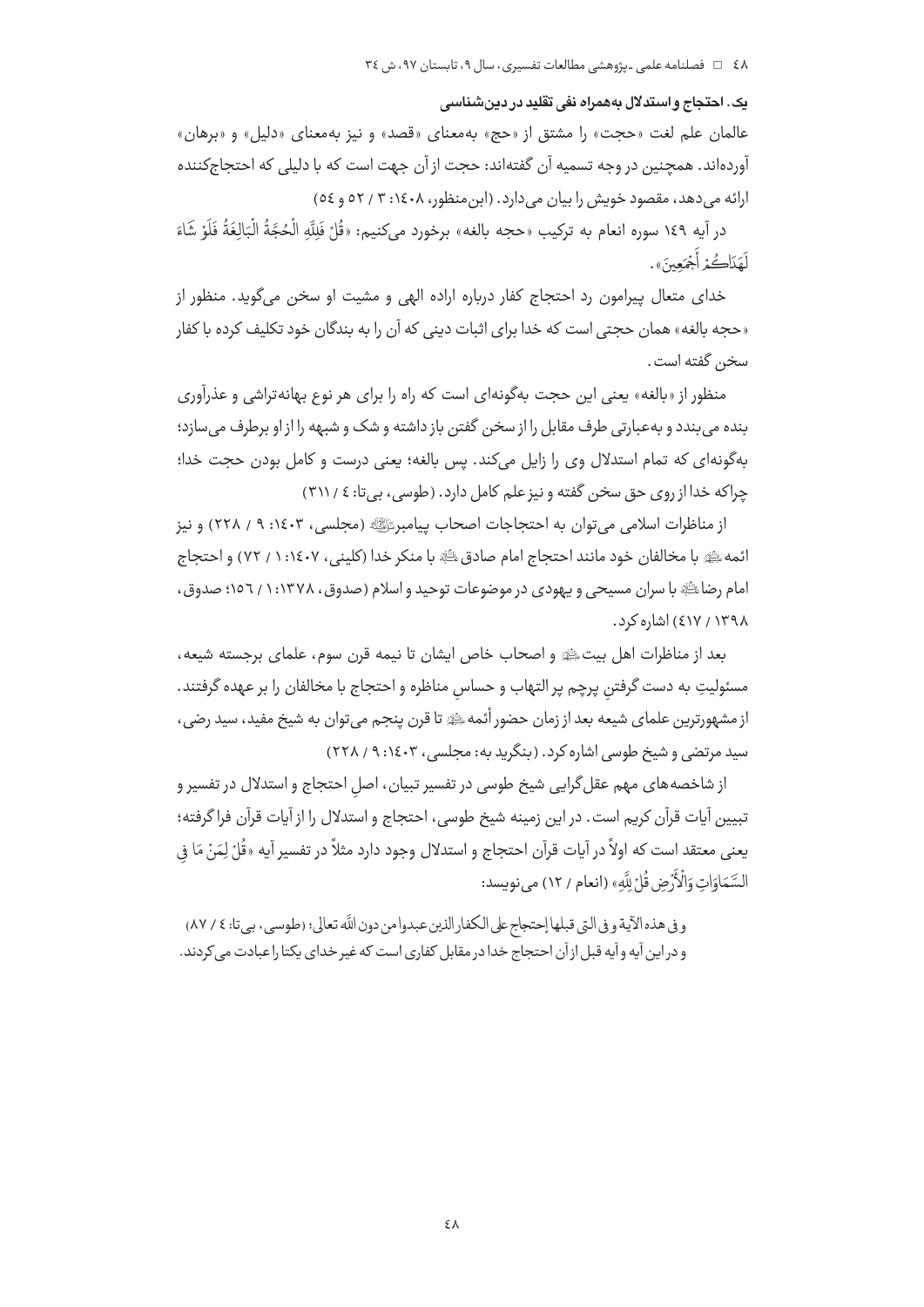### شاخصههای رویکرد تفسیر عقلی شیخ طوسی با تأکید بر آیات ۸۳ و ۱٤۹ سوره أنعام ⊥ے ٤٩

ثانياً: معتقد است كه احتجاج در دين در مورد هر چيزي كه مخالف حق باشد صحيح و درست است. چنانچه در تفسیر آیه ٤١ سوره أنعام می نویسد:

اگر احتجاج جایز نمی بود و طریق هدایت به سمت حق را روشن نمی کرد، پس نمی بایست در کتابش با هیچ یک از بندگانش احتجاج می نمود. (طوسی، بی تا: ٤ / ١٣٥)

از نگاه شيخ طوسي، معرفت و شناخت، همان علم است. شيخ بر خلاف «اصحاب المعارف»،` به وجوب نظر و استدلال معتقد بود و برخلاف «اصحاب التقليد» كه هر گونه روش عقلي را در معرفت خدا مسدود می دانستند، به عقلی بودن شناخت و استدلال بر اثبات خدا اعتقاد داشت، به عنوان نمونه ذيل آيه «وَ إِذَا قِيلَ لَهُمْ تَعَالَوْا إِلَى مَا أَنْزَلَ اللَّهُ وَ إِلَى الرَّسُول قَالُوا حَسْبُنَا مَا وَجَدْنَا عَلَيْهِ آبَاءَنَا أَوَلَوْ كَانَ آبَاؤُهُمْ لَا يَعْلَمُونَ شَيْئًا وَلَا يَهْتَدُونَ» (مائده / ١٠٤) درباره ضوورت استدلال مي نويسد:

اولاً: خدا در آیه شریفه با مردم احتجاج کرده است که در آنچه پیامبر گفته است تحقیق كنند. ثانياً: اگر معرفت بديهي بود ديگر تقليد از يدران خويش معنا نداشت بلكه بايد، خودِ آنان، همه عالِم باشند و نه مقلد، درحالی که آنان، همه اعتراف دارند که مقلد بودهاند. ثالثاً: اگر معارف ضروری بود پدران آنان نیز همه باید عالِم می بودند و دیگر سلب علم از آنان معنا نداشت درحالي كه مي فرمايد: «لَا يَعْلَمُونَ شَيْئًا وَلَا يَهْتَدُونَ». (طوسي، بي تا: ٤٠/ ٤٠)

او در جاهای مختلفی از تفسیر *تبیان ب*ه نکته فوق تصریح دارد، چنانچه در تفسیر آیهای دیگر در ردّ نظريه تقليد و ضرورت تعقل و استدلال مي نويسد:

آیه ۱۰۶ سوره مائده دلالت بر فساد تقلید و نادرستی آن دارد؛ زیرا خدا بر مشرکان ایراد گرفته است که چرا از اجداد خویش تقلید میکنند و این نشاندهنده این مطلب است که برای هیچ کس جایز نیست در موردی از مسائل دینی و عقیدتی خویش بدون حجت و دلیل و از روی تقلید عمل کند. (طوسی، بیتا: ٤ / ٣٩)

شیخ طوسی در مواضع مختلفی به حجیت احتجاج و استدلال در دین اذعان دارد، بهعنوان نمونه ذيل آيه «وَتِلْكَ حُجَّتُنَا آتَيْنَاهَا إِبْرَاهِيمَر عَلَى قَوْمِهِ» (انعام / ٨٣) مي نويسد:

آيه با صراحت بر انديشه كساني كه عقيده به تقليد دارند و نظر و برهان و استدلال را حرام و ممنوع می دانند خط بطلان می کشد؛ زیرا خدای متعال ابراهیم ﷺ را به خاطر استدلالی که

۱. اصحاب معارف کسانی بودند که تقدم عقل بر شرع را نیذبرفته و از نظر آنان همه معارف ضروری بوده و بندگان در به دست آوردن آن نقشی ندارند. (قاضی عبدالحبار، بی تا: ۲۳)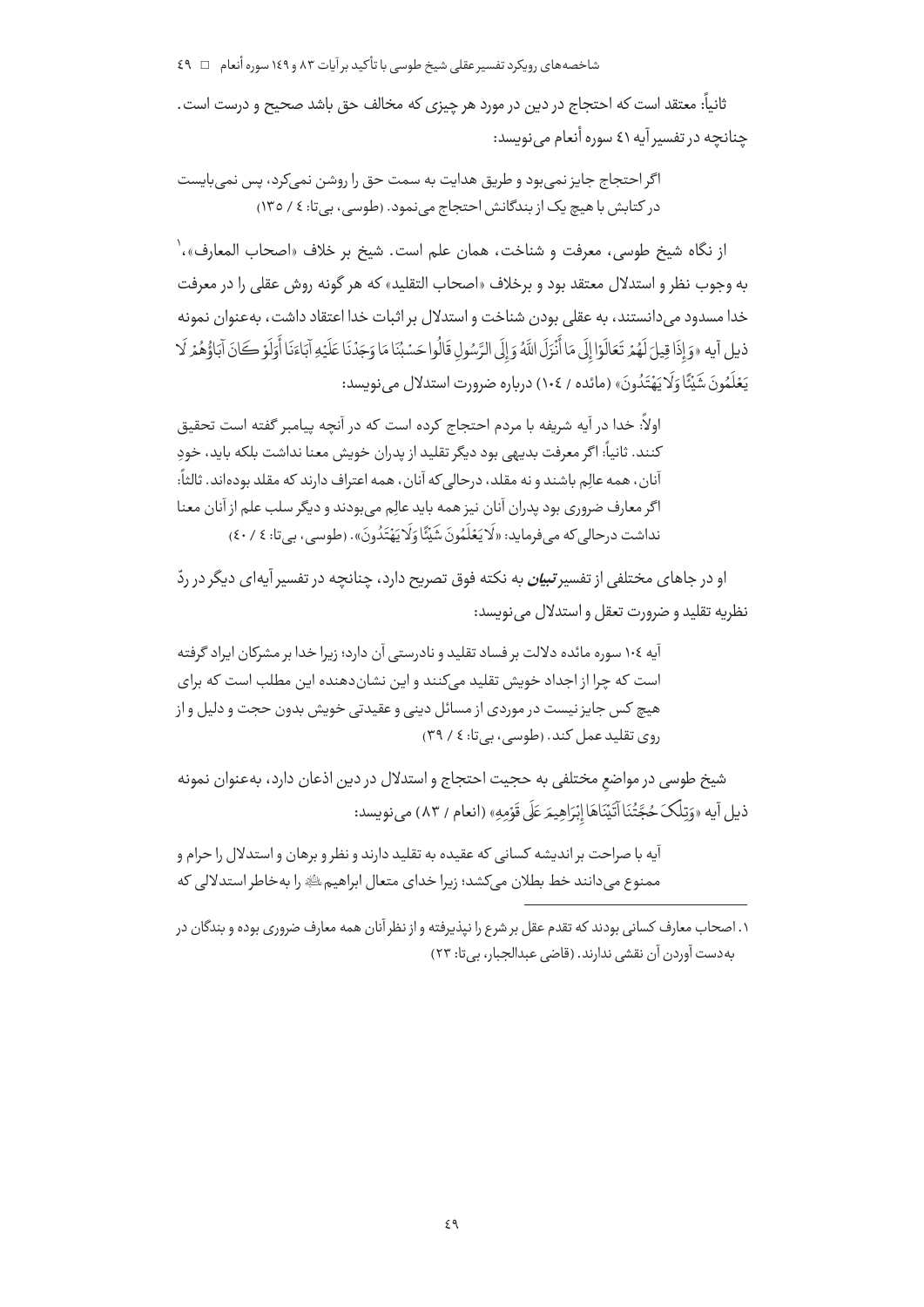برای قومش در خداشناسی بیان کرده است، مدح و تمجید کرده است و حتی پیامبر اکرمﷺ را نیز در این جهت امر به پیروی از او کرده است. (طوسی، بے تا: ٤ / ١٨٩)

ایشان در ادامه با صراحت بیشتری تأکید میکند که استدلال و مناظره و جدال احسن در دین مورد تأىيد قرآن است:

در اين آيه دلالتي بر صحت احتجاج و مناظره در دين و دعوت توحيد و احتجاج با كافران است، پس کسی که بحث و مناظره را در اصول دین حرام میدانند، در واقع نص صریح قرآن را رد کرده است. (طوسی، پی تا: ٤ / ١٩٢)

ایشان در کتاب «الإقتصاد» به شکلی زیباتر به این مسئله پرداخته است به این ترتیب که ابتدا ضمن شمارش معارف اعتقادي ازجمله توحيد، نبوت، وعد و وعيد، امامت و امر به معروف و نهي از منكر، ضمن تبيين راههاي شناخت و معرفت آنها در چهار راهِ قابل تصوّر ـ يعني عقل فطرى، ادراک حسی، اِخبار علمی و نظر و استدلال ـ به اثبات و انحصاری بودن راه استدلال و نظر در معارف دینے مے پردازد.

به نظر او عقل فطري ممكن نيست؛ چون در اين صورت عقلا نبايد در شناخت و معرفت خدا اختلاف داشته باشند. ادراک حسی امکان ندارد، چراکه خدا قابل درک به حواس ما نیست. اِخبار علمی نیز صحيح نيست؛ چون خبري مفيد علم است كه به مشاهده و ادراك مستند باشد، خدا نيز چنين نيست. پس راه انحصاری همان چهارمین؛ یعنی نظر و استدلال است. (طوسی، ۲۰۱۶۰۲ ـ ۲۵)

ایشان بر پایه باور به این اصل، در برخی مواضع به احتجاج و استدلال در تفسیر، برای بیان حق اقدام کرده است .

نمونه یکم؛ ایشان در تبدیل شدن عصای حضرت موسی الله به مار استدلال کرده است و برای صحت آن، به دو دلیل احتجاج نموده است:

در تبدیل شدن عصا به مار دو دلالت وجود دارد: یکی اینکه [آن قضیه] دلالت بر [قدرت] خدا کند، چراکه او بر اموری که از عهده هیچ کس بر نمی آید، توان انجامش را دارد و نسبت به آنچه که پوشیده است، نیازی به تأیید مردم ندارد؛ زیرا آن، اختراعی [جدید و خارقالعاده] براي [ايجاد] دگرگوني در همان زمان است. دوم اينكه آن جريان، دلالت بر نبوتِ [داعی] است به دلیل موافقت ادعایش با دعوتش بههمراه برگشتن عصا به حالت اوليه خود كه آن را مي گرفت. (همان: ٨ / ١٧)

نخستین دلالت آیه بر تبدیل شدن عصا به مار این است که خدا فقط می تواند چنین کاری کند و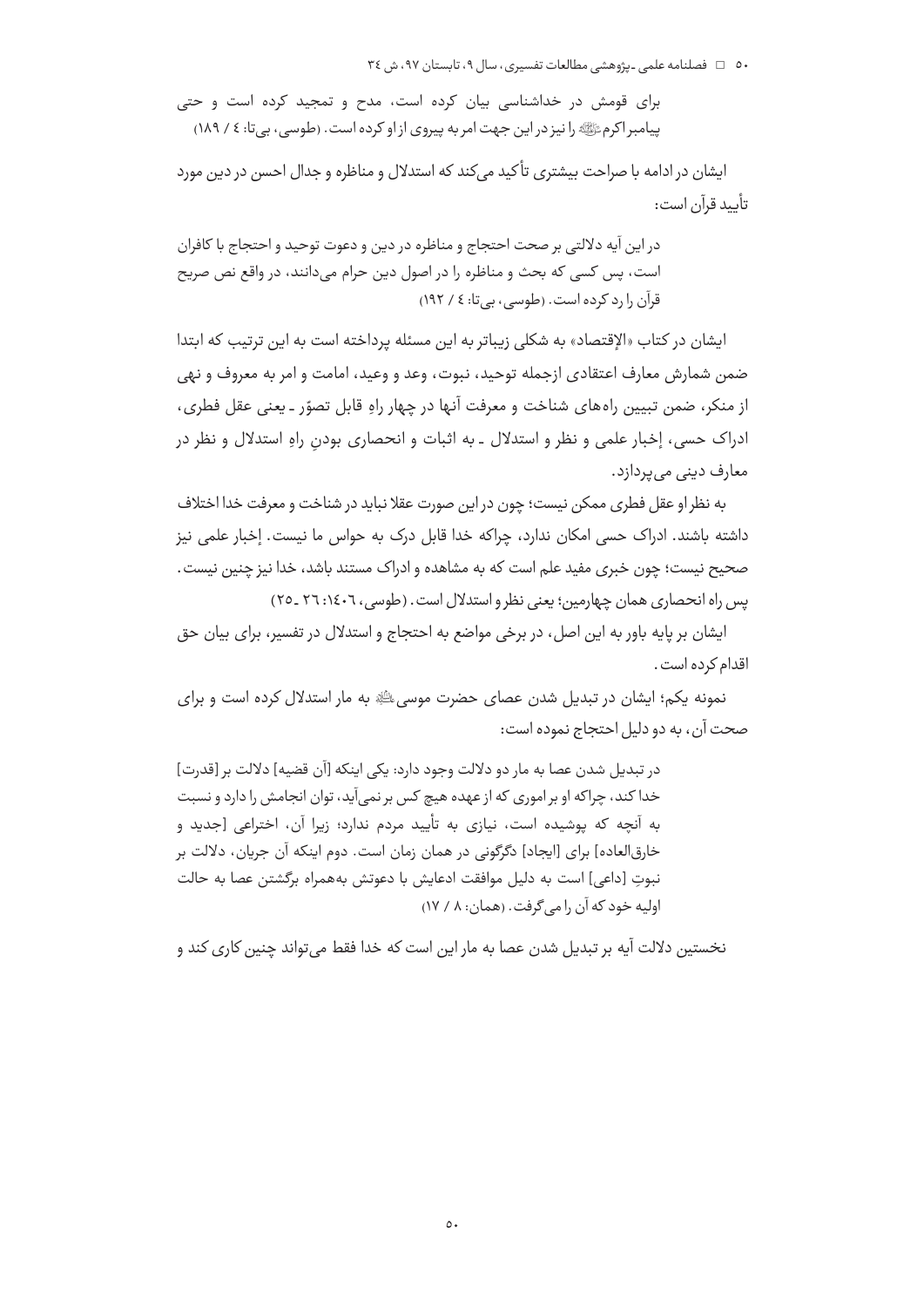شاخصههای رویکرد تفسیر عقلی شیخ طوسی با تأکید برآیات ۸۳ و ۱٤۹ سوره أنعام □ ٥١

دومين دلالت آيه راجع به صحت نبوت حضرت موسى ﷺ است، چون توانست آن مار را به حالت اوليه خودش ۔ که عصا بود ۔ بازگرداند .

نمونه دوم؛ ایشان در مواردی به داستان های قرآنی احتجاج می کند تا اینکه به اهداف خود برسد، یکی از اهداف وي اثبات توحيد و اعتقادات صحيح است، مثلاً در جريان داستان اصحاب فيل مي نويسد:

قصه اصحاب فيل از ادله واضح و حجتهاى آشكار بر ملحدان و هر كسى كه خدا را انكار كند، می باشد؛ زیرا امکان ندارد که چنین جریانی را به اتفاقات طبیعت نسبت داد، زیرا در طبیعت چنین چیزی وجود ندارد که پرندگان با سنگهایی بیایند و اقوامی را با پرتاب کردن آنها بهسویشان نابود سازند و به هیچ کس دیگر هم، غیراز آنها تعرض نکرده باشند. (همان: ١٠/ ٤١١)

چنانچه ملاحظه شد شیخ با استناد و احتجاج به قصه اصحاب فیل و چگونگی عقاب آنها به این نتیجه می٫رسد که این عقاب، فعل خدا است و از آن مجرا به بطلان دیدگاه ملحدان در مورد نفی توحيد، اذعان مي كند.

# دو. تأويل گرايي

از دیگر شاخصههای عقل گرایی در تفسیر *تبیان می***توان به دیدگاههای تأویل گرایانه شیخ** طوسی در تفسیر آیات متشابه اشاره کرد و در ادامه به تأویل بهمعنای خلاف ظاهر معنا کردن آیات پرداخته خواهد شد که این معنا از تأویل نزد اصولیون معتبر است (هیثم، ١٤٢٤: ٦٤) این نکته شایسته تذکر است که کاربست کلمه تأویل در تفسیر *تبیان* گاهی همان معنای تفسیر را افاده می *ک*ند؛ همانند آنکه میگوید «عامه اهل تأویل چنین گفتهاند»؛ یعنی، عموم مفسران چنین گفتهاند (طوسی، بیتا: ۱ / ٧٧) يا وقتي مي گويد «ظاهر التأويل» (همان: ٢٩٠) و يا تصريح به عبارت «اجمع اهل التأويل على ان هذه الايه نزلت جوابا لليهود» (همان: ٣٦٢) دارد، منظور او همان تفسير است، اما آنچه در اين نوشتار بهعنوان شاخصه عقل گرایی از منظر شیخ طوسی مطرح شده، تأویل متشابه و یا تأویل خلاف معنای ظاهري است. عبارت هايي مانند آنكه «از ظاهر آيه گاهي مقصود خدا معلوم نمي شود» (همان: ٦) و يا اگر همه قرآن محکم بود احتمال تأویل در آن متصور نبود (همان: ۱۱) نشان دهنده استفاده از واژه تأویل در معنای دیگری غیر از معنای نخست است. در خصوص آیات متشابه باید به این نکته توجه کرد که این به کارگیری را باید در پیوند با عقل گرایی شیخ طوسی در تفسیر در نظر داشت؛ به عبارت دیگر از نظر شیخ طوسی به کاربستن خرد و اندیشه، هدف نزول این آیات است، لذا خداوند آیات متشابه را نازل کرده تا مردم به تفکر در آنها تشویق شوند (طوسی، بی تا: ۲ / ۳۹٦). وی در تفسیر این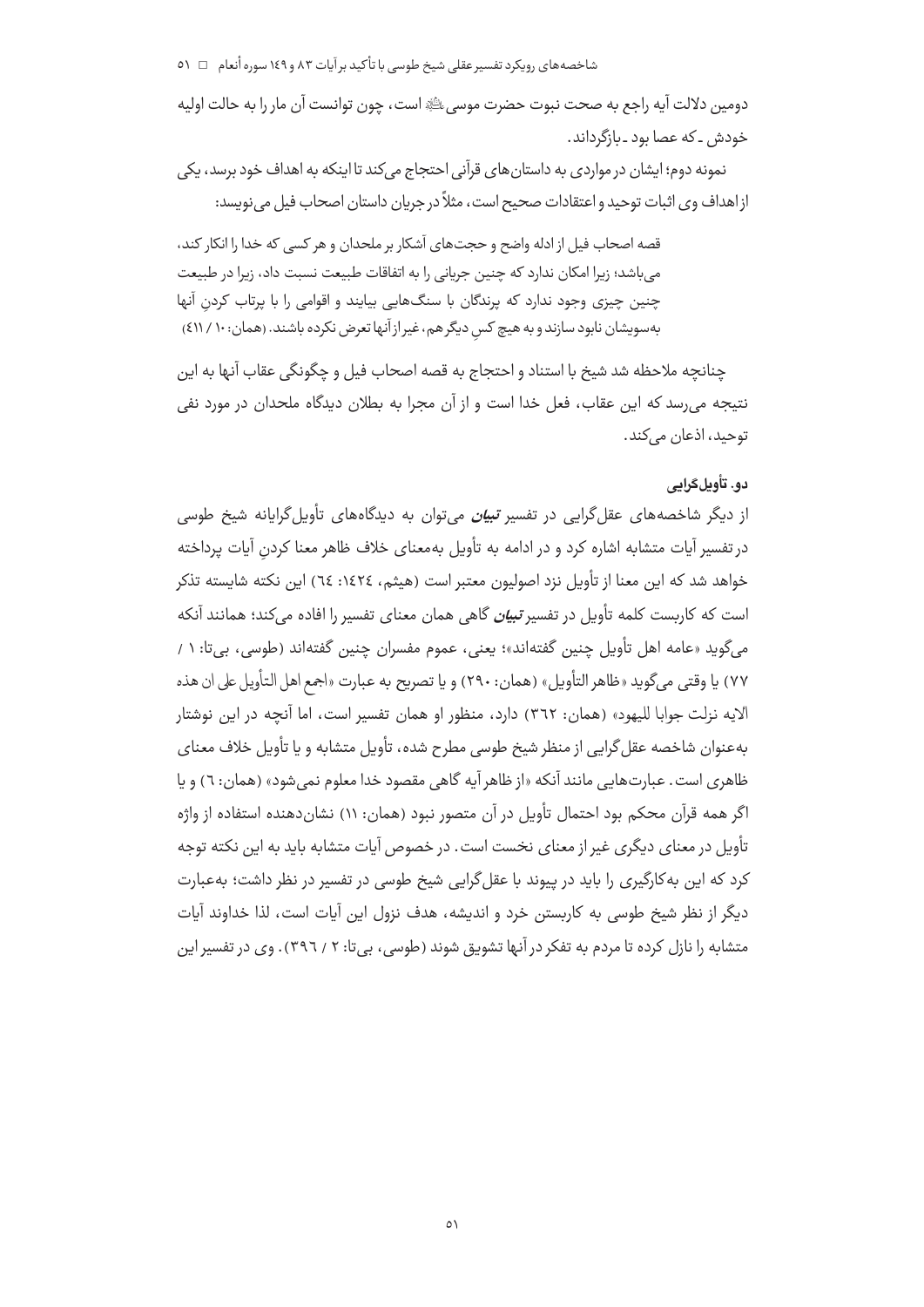آیات از ظاهر عدول می کند و به وادی تأویل گام می نهد؛ البته او در این نوع تأویل گرایی شیوهای دارد، بر این اساس که نباید بیان تأویل مورد نظر مخالفتی با عقل و مبانی کلامی شیعه داشته باشد.

نمونه یکم؛ شیخ طوسی در تفسیر آیه «پَدُ اللَّه مَغْلُولَةٌ» (مائده / ٦٤)؛ ضمن اشاره به معنای مغلوله بودن دست خدا از دیدگاه مفسران صحابه و تابعی، دیدگاه ابوالقاسم بلخی ـ از مفسران معتزلی ـ (ابن مرتضى، ١٤٠٩: ٨٨) به ديدگاه مفسران معتزله مبنى بر اينكه يهود حرفى را گفته و بدان اعتقاد و التزام یافته، یعنی می گویند خداوند در حالتی بخل و در حالت دیگر بخشش می *ک*ند و لذا خداوند از باب تعجب از آنها و تکذيبشان، وضعيت ايشان را حکايت مي کند (طوسي، بي تا: ٣ / ٥٨٠) را نيز مي آورد و بدون نقد آن را نقل می *کند*. در نهایت در تفسیر «پد» می نویسد:

يد در پنج وجه معنايي استعمال مي شود: يكي همين اعضاي بدن است. دوم منظور نعمت باشد. سوم اینکه مراد نیرو و قدرت است. چهارم مُلک و فرمانروایی و پنجم محقق شدن يک عمل. خداوند ميفرمايد: «أُولى الْأَيْدِي وَالْأَبْصَارِ» يعني قوي و گفته ميشود براي فلاني بر فلان شخص دستي است؛ يعني نعمتي است و آيه «الَّذِي بيَدِهِ عُقْدَةُ النِّكَاحِ» يعني ملكيت آن و آيه «لِمَا خَلَقْتُ بِيَدَيَّ» يعني خلقت آن را عهده دار شدم. (طوسي، بي تا: ٣ / ٥٨١)

در موارد فوق آنچه را که مربوط به خدا بود را بر خلاف ظاهر معنا کرد که این نشان از توجه به کارکرد عقل در تنزیه خداوند از صفات نایسند دارد.

نمونه دوم: ايشان ذيل تفسير آيه «وَإِذَا أَرَدْنَا أَنْ نُهْلِكَ قَرْيَةً أَمَرْنَا مُتْرَفِيهَا فَفَسَقُوا فِيهَا» (اسراء / ١٦)؛ به این نکته اشاره دارد که در برخی مواضع می بایست آیه را خلاف ظاهرش معنا کرد. وی در این بحث چند قول و در قول سوم نکاتی را آورده که از رهگذر آن ضرورت تأویل در چنین آیاتی را مورد تأكيد قرار مے ردهد:

اینکه معنای آیه بر روش تقدیم و تأخیر باشد و تقدیرش این است که هر وقت به خوش گذرانان قوم امر به طاعت الهی کردیم، پس عصیان کردند و مستحق عقاب شدند، لذا اراده هلاكتشان را كرديم. به [صحت] اين نوع تأويل، آيه «اي كساني كه ايمان آوردهايد، چون به [عزم] نماز برخیزید، صورت و دستهایتان را تا آرنج بشویید» (مائده / ٦) شهادت می دهد که وجوب طهارت قبل از اقامه نماز است. (طوسی، بی تا: ٦ / ٤٥٩).

او در ادامه بحث اراده را در این آیه به معنای مجازی و استعاری (تاویلی) آن گرفته و آن را از مزاياي زبان قرآن دانسته است .

طبق این بیان، شیخ معتقد است که در مواردی برای تبیین درستِ معنای آیه، می بایست از ظاهر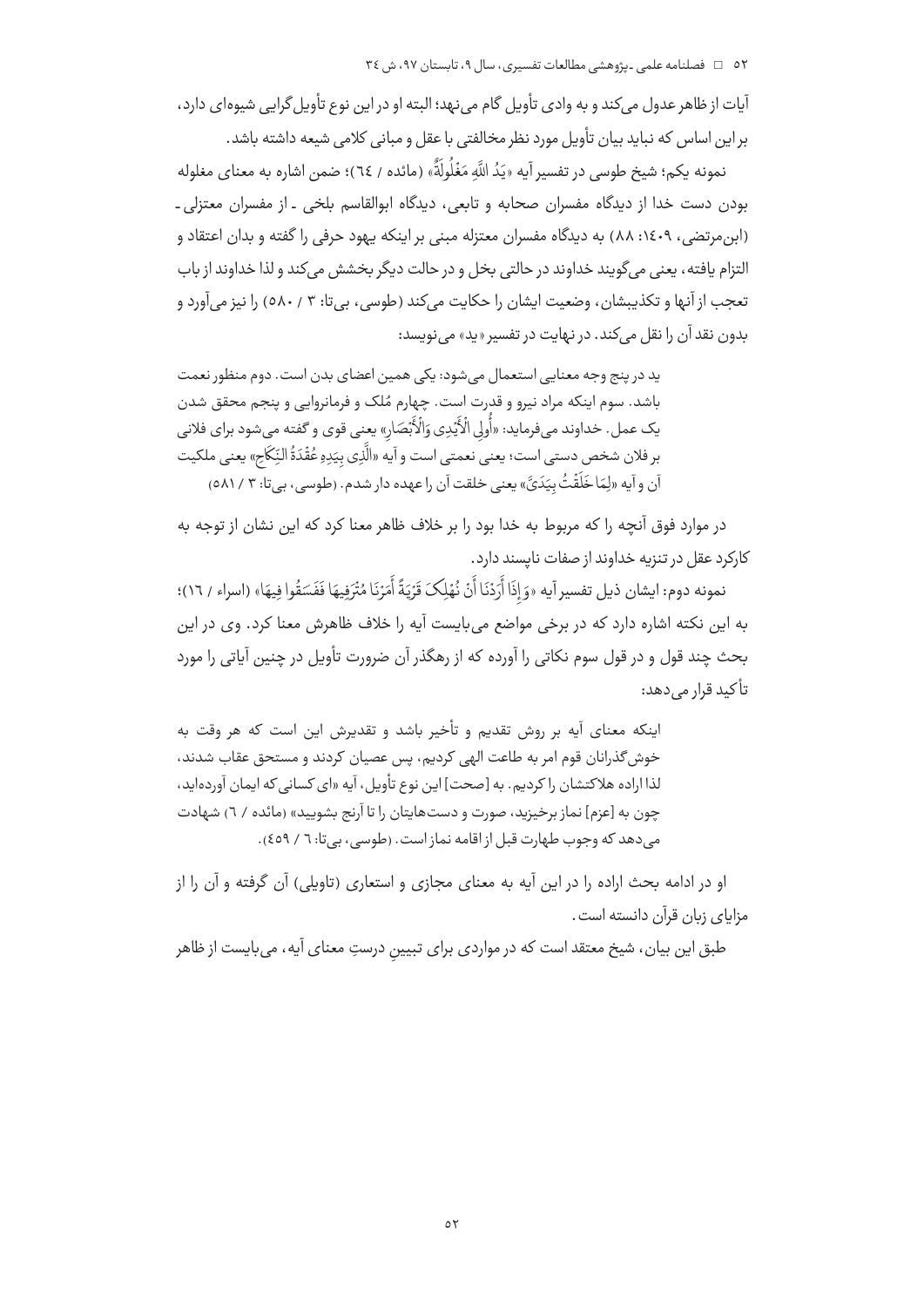شاخصههای رویکرد تفسیر عقلی شیخ طوسی با تأکید بر آیات ۸۳ و ۱٤۹ سوره أنعام  $\Box$  ۵۳

.<br>عدول و آیه را بر خلاف ظاهرش تأویل کرد. آشکار است چنین رویکردی در تأویل این قبیل آیات که به نوعي از آيات متشابه محسوب شده، مستلزم اتخاذ موضعي عقل گرايانه در تفسير است.

# سه. نقد روایات

رویکرد غالب شیخ طوسی در تفسیر، رویکرد کلامی و عقل گرایانه بوده است. مهمترین شاهد ما این است كه ايشان در مواضع مختلفى خبر واحد را حجت نمى داند و عمل به آن را نيز واجب نمى داند، از اين,رو در جاهاي مختلفي اقدام به نقد آن روايات كرده است، بهعنوان نمونه ذيل تفسير آيه «يَا أَيُّهَا ۖ الَّذِينَ آمَنُوا إِنْ جَاءَكُمْ فَاسِقٌ بِنَبَإِ فَتَبَيَّنُوا» (حجرات / ٦) مىنويسد: «در اين آيه دلالتى است بر اينكه خبر واحد موجب علم و عمل نمي شود». (طوسي، بي تا، ٩ / ٣٤٣)

اقرارهای شیخ طوسی مبنی بر اینکه خبر واحد ـ در اعتقادات ـ حجت نیست، در تفسیر *تبیان* فراوان است (ر.ک: همان: ۱ / ۱۲۲ و ۲ / ٤٦). البته این بدان معنا نیست که ایشان اصلاً از روایات و خبر واحد در تفسیر استفاده نکرده است؛ زیرا وی در مواضع متعددی ـ علی رغم حجت ندانستن خبر واحد ـ از روايات زيادي در زمينه هاي فقهي (همان: ٧ / ٤٠٨)، قرائت (همان: ٦ / ٢٥٥)، تعيين مصداق (همان: ٦ / ٢٢٣)، تاريخ (همان: ٥ / ٣٢)، اخلاق (همان: ٧ / ٤٤١) و تفسير (همان: ٣ / ٩٥) بهره برده است.

بدین سان باید تأکید کرد مواجهه عالمانه و نقادانه شیخ طوسی در تفسیر بهویژه در حوزه مباحث اعتقادی و دین شناسی و باور به عدم حجیت خبر واحد در این بخش از مسائل دینی، از مولفههای برجسته عقل گرايي وي در تفسير محسوب مي شود، چنانچه ذيل تفسير آيه «وَمَا يُعَلِّمَان مِنْ أُحَدِ» (بقره / ١٠٢)؛ می نویسد: «اما آن دسته از روایاتی که می¢ویند آن دو فرشته خطا کردند و مرتکب عمل زشت شدند اخبار آحاد هستند و هر کس که معتقد به عصمت ملائکه باشد بر دروغ بودن آنها یقین خواهد داشت». (طوسی، بیتا: ۱ / ۳۸٤)

همچنین در موضع دیگر، بعد از ذکر روایت تفسیری آیه «وَإِذْ يَرْفَعُ إِبْرَاهِيمُ الْقَوَاعِدَ مِنَ الْبَيْتِ وَإِسْمَاعِيلُ» (بقره / ١٢٧)؛ مبنى بر اينكه حضرت ابراهيم ﷺ به تنهايي خانه كعبه را بنا نهاد و حضرت اسماعيلﷺ طفلي بيش نبود، ميiويسد: «اين روايت ضعيف است؛ زيرا بر خلاف ظاهر آيه و اقوال مفسران است». (طوسی، بی تا: ١ / ٤٦٢)

نمونه دیگر مواجهه ایشان با روایتی از پیامبرﷺ است که ذیل آیه ۲۱ سوره آلعمران «إنَّ الَّذِینَ يَكْفُرُونَ بِآيَاتِ اللَّهِ وَيَقْتُلُونَ النَّبِيّينَ بِغَيْرِحَقّ وَيَقْتُلُونَ الَّذِينَ يَأْمُرُونَ بالْقِسْطِ مِنَ النَّاسِ فَبَثِّرْهُمْ بِعَذَابٍ أَلِيمِ» (آلءمران / ٢١)؛ مبنی بر اینکه «برترین جهاد، سخن حقی است که نزد حاکم ستمگری گفته و در راه آن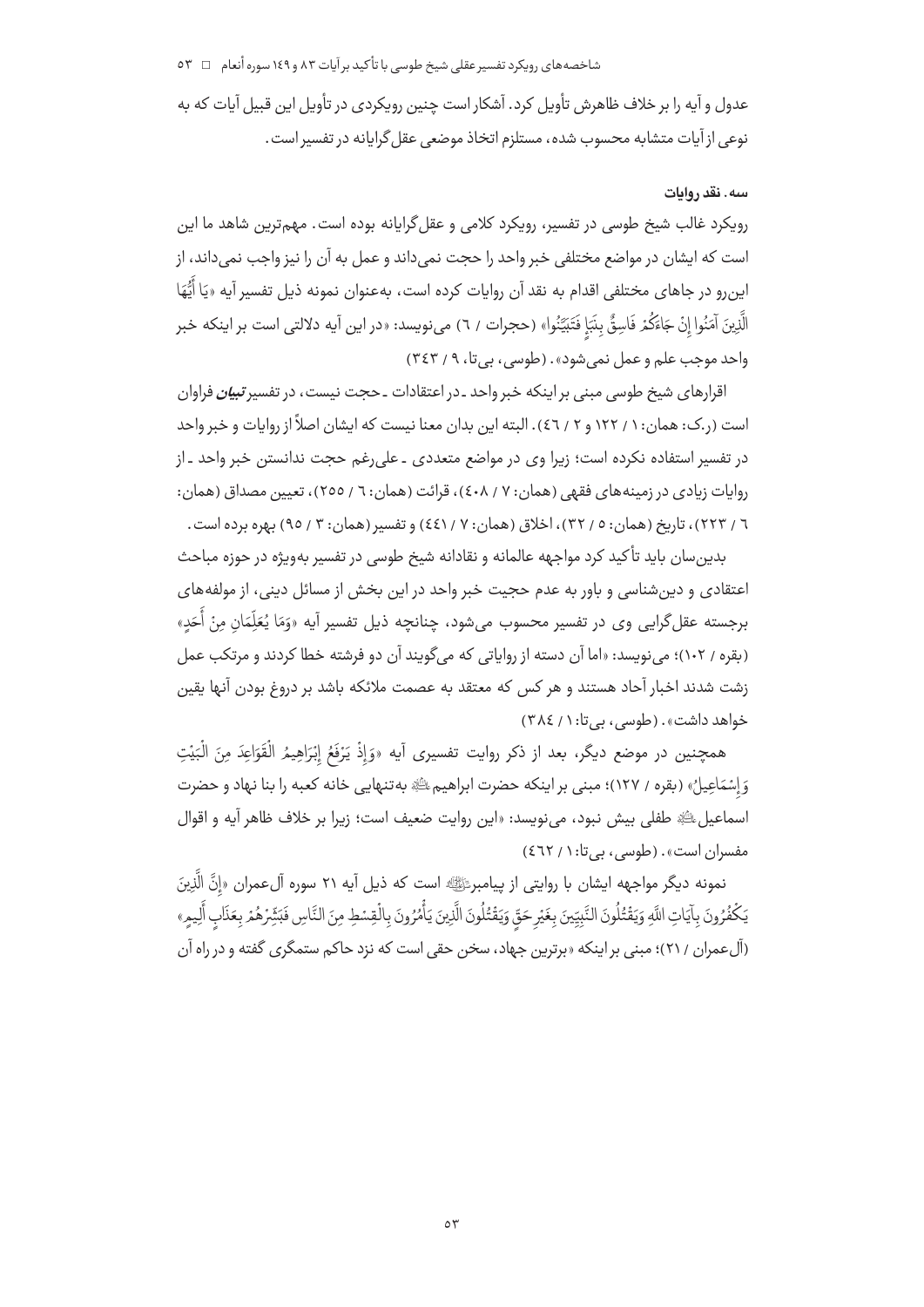کشته شود» مطرح شده و بعد از آن تصریح کرده است که نهی از منکر شرعی نیست؛ چون آن، دو شرط دارد؛ یکی اینکه در آن مفسدهای نباشد و دیگر آنکه به قتل ناهی منجر نشود و چون منجر به کشته شدن ناهی از منکر می شود هر دو شرط، با همدیگر مرتفع می گردد که در این صورت نهی از منکر قبیح خواهد بود. در نتیجه این اخبار، آحاد هستند و نمی توان آنها را قبول کرد. (ر.ک: طوسی، بی تا: ۲ / ٤٢٢)

### جهار. تحليل و نقادي مباحث

بخش قابل توجهی از تفسیر *تبیان ،* به تحلیل و ارزیابیهای شیخ طوسی اختصاص یافته است. این شاخصه در مباحث و عناوین مختلفی همچون تحلیل و برسی اقوال مفسران (همان: ٦ / ١٦٧)، تحلیل در مباحث اقتصادی (همان: ۲ / ٥٣)، اخلاقی (همان: ۳ / ١٤٨) و تاریخی (همان: ۳ / ٤٩٧) ظهور بافته است.

نمونه يكم: شيخ طوسي در تفسير آيه«لِيَغْفِرَ لَكَ اللَّهُ مَا تَقَدَّمَ مِنْ ذَنْبِكَ وَمَا تَأُخَّرَ» (فتح / ٢)؛ ضمن بیان دیدگاه سایر مفسران، به نقد و بررسی آنها پرداخته و در پایان دیدگاه خود را بیان می کند:

چند وجه در معنای آن گفته شده است: یکی اینکه خدا گناهان قبل و بعد از نبوت تو را بخشيد. دوم اينكه خدا گناهان قبل و بعد از فتح [مكه] را بخشيد. سوم اينكه خدا آنچه را در مسیر وعده الهی از تو سر زده یا نزده را بخشید. چهارم اینکه خدا گناهان قبل و بعد يدرت آدم ﷺ را بخشيد، ولي همه اين وجوه نزد ما جايز نيست؛ زيرا بر انبياء در قبل و بعد از نبوت، فعل قبيح و نيز گناه صغيره و كبيرهاي جايز نيست، از اين و آيه را بر آنچه گفتهاند نمي توان حمل كرد، ولي براي آيه دو وجه تأويلي وجود دارد؛ يكي اينكه خدا گناهان گذشته امت تو را و نیز آینده آنها را به شفاعت و جایگاه تو بخشید که در اینجا خدا ذنب را به نبی اضافه کرده ولي مرادش امت او بوده، چنانچه در آيه «وَجَاءَ رَبُّکَ» مراد، آمدن امر پروردگار است. دوم اینکه خدا اراده کرده است که در سال حدیبیه گناهان قوم تو را از حیث جلوگیری آنها از ورودت به مکه ببخشد. پس خدا آن را بر طرف کرد و آن عیب را از تو به واسطه فتح مکه برای تو پوشاند. (همان: ۹ / ٣١٤ -٣١٣)

این مثال درباره نقد دیدگاه کسانی است که با استناد به ظاهر آیات، بیاناتی خلاف عصمت ییامبرﷺ ارائه دادهاند که شیخ طوسی بر مبنای عصمت، دیدگاه ایشان را رد و نظر صحیح را بیان کرد. ديدگاه شيخ مفيد، بهعنوان استاد شيخ طوسى، درباره كيفيت عصمت پيامبرﷺ قابل توجه است: «به راستی که پیامبر ما محمدﷺ هرگز خدا را از زمانی که خدا او را خلق کرد تا زمانی که جان او را ستاند معصیت نکرد و نه از روی عمد خلاف و گناهی مرتکب و نه دچار فراموشی شد که به این دیدگاه، قرآن و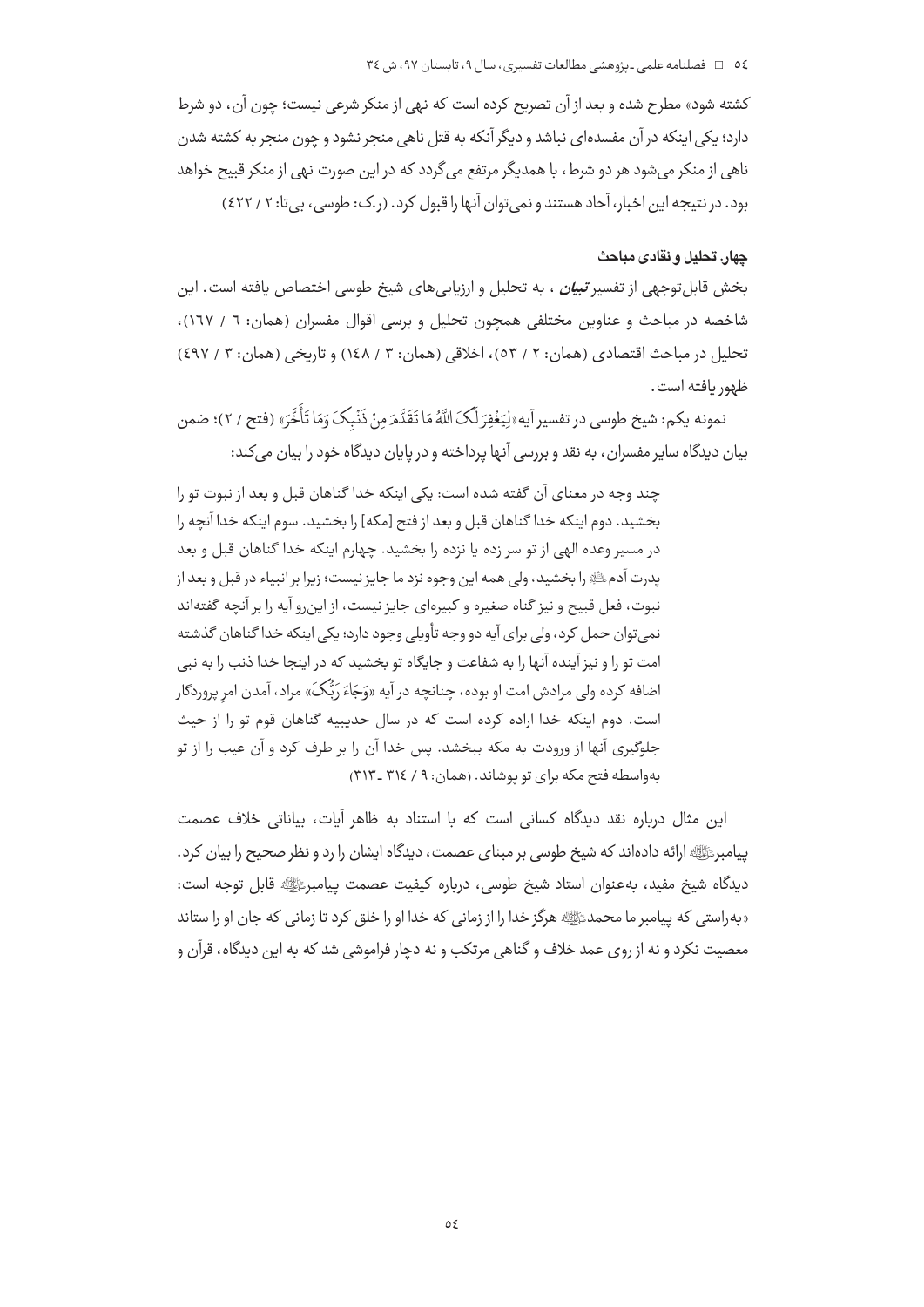اخبار متواتر از آل محمد تصریح دارند و این دیدگاه همه امامیه است» . (مفید، ۱۶۱۳): ٦٣) نمونه دوم؛ ايشان در تحليل و تفسير آيه «هُنَالِكَ دَعَا زَكَرِيَّا رَبَّهُ قَالَ رَبِّ هَبْ لِي مِنْ لَدُنْكَ ذُرِّيَّةً طَيِّبَةً إِنَّكَ سَمِيعُ النُّعَاءِ» (آل عمران / ٣٨)؛ مي نويسد:

معنای آیه این است: در هنگامی که بر خلاف آنچه که عادت طبیعی است میوه تابستانی را در زمستان و میوه زمستانی را در تابستان دید، در بچهدار شدن از یک زن عقيم، طمع كرد. پس [دانست كه] اين كار جايز است كه به خاطر برخي تدابير [الاهي] انجام نگیرد و[لی] معجزه خلق میوهها در غیر وقت خودش را دید و گمانش قوی شد که هنگامی که مصلحت اقتضاء کند خدا می تواند انجام دهد، و درونش نسبت به آنچه که علم داشت محکم شد، مثلاً اگرچه ابراهیمﷺ عالم بود به اینکه خدا قادر بر زنده کردن مردگان است ولی از او درخواست کرد تا معرفتش محکم[تر] و شبهه ها از او زایل گردند. (طوسی، بے تا: ٢ / ٤٤٨)

### بنج. استنباط *های* کلام*ی*

از آنجا که تفسیر *تبیان*، با شاخصه کلامی شهرت زیادی دارد (ر.ک: معرفت، ۱۳۸۸: ۲ / ۲٤۹) ازاین رو در سراسر این تفسیر استنباط و تحلیل های کلامی زیادی یافت میشود که بر مبنای تکیه بر عقل و نیروی آن است، اجتهاد و استنباطهای کلامی در تفسیر تبیان در موضوع اعتقادات مانند علم الهی (همان: ٢ / ٤٤٤)، نبوت (همان: ٢ / ٤٤٠)، معاد (همان: ٣ / ٢٨)، توحيد (همان: ٤ / ١٨٤)، تكليف مالايطاق (همان: ٤ / ٤٠٢) نمود زبادي دارد.

نمونه يكم: شيخ طوسي درباره اينكه آيا خدا ظالمان را هدايت ميكند يا خير؛ در تفسير آيه «إنَّ اللَّهَ لَا يَهْدِي الْقَوْمَ الظَّالِمِينَ» (احقاف / ١٠)؛ مي نويسد:

دو احتمال [معنایی] دارد: یکی اینکه خدا ظالمان را به بهشت هدایت نمی کند؛ زیرا آنها مستحق عقاب هستند. دوم اینکه خدا به این دلیل که آنها گمراهانی ظالم هستند به هدایتشان حکمی نمیکند. ولی جایز نیست که مراد این باشد که خدا آنها را به راه حق هدایت نمی کند؛ زیرا خدا همه مکلفان را هدایت می کند. به این صورت که برای آنها ادلهای را بر [مسير] حق قرار مي دهد و آنها را را به تبعيت از آن فرامي خواند و به انجام آن تشويق مي كند، چنانچه فرمود: «وَأَمَّا ثَمُودُ فَهَدَيْنَاهُمْ فَاسْتَحَبُّوا الْعَمَى عَلَى الْهُدَى»؛ خدا در اين آيه تبیین کرده که او آنها را به سمت حق هدایت کرده اگرچه خودشان راه گمراهی را اختیار کرده باشند. (همان: ۹ / ۲۷۱)

نمونه دوم؛ شيخ طوسي در ذيل تفسير آيه «وَمَا مِنْ دَابَّةٍ في الْأَرْضِ وَلَا طَائِر يَطِيرُ بِجَنَاحَيْهِ إِلَّا أُمَمُّ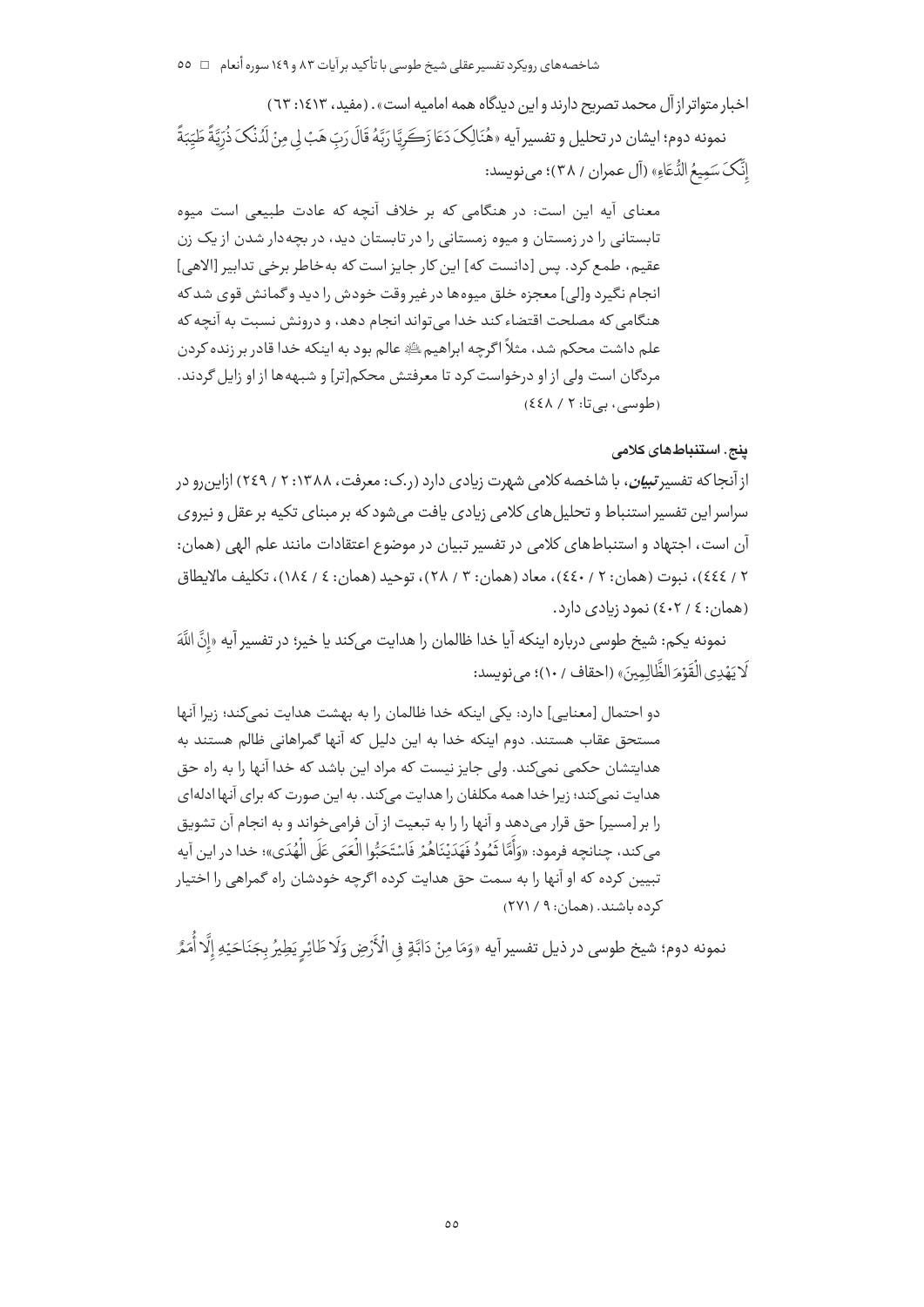o٦ = فصلنامه علمي -يژوهشي مطالعات تفسيري، سال ٩، تابستان ٩٧، ش ٣٤

أَمْثَالُكُمْ مَا فَرَّطْنَا فِى الْكِتَابِ مِنْ شَيْءٍ ثُمَّ إِلَى رَبِّهِمْ يُحْشَرُونَ» (انعام / ٣٨)؛ به تحليلى در بطلان تناسخ می پردازد:

گروهی از معتقدین به تناسخ به این آیه استدلال کردهاند که حیوانات و پرندگان مکلف هستند؛ زیرا خدا فرموده است «آنها [نیز]گروههایی مانند شما هستند» و[لی] این دیدگاه باطل است؛ زیرا ما تبیین کردیم که از چه جهت [خدای تعالی] فرمود: آنها گروههایی مانند شما هستند؛ اگر حمل آن بر عموم واجب است پس واجب است که افرادی همانند ما در شکل و اخلاق در آن گروه ـ یعنی حیوانات و پرندگان ـ وجود باشند. این چنین است امتحان و تکلیف آنها؛ این در حالی است که آنها اقرار دارند اطفال، مکلف نمی باشند و مورد امتحان هم واقع نمي شوند، پس چگونه تكليف داشتن حيوانات صحيح است درحالي كه عاقل نمی باشند؛ زیرا تکلیف جز بر موجود عاقل صحیح نیست؛ درحالی که [در پایینترین سطح] اطفال از حیوانات عاقل ترند، ولی مکلف نیستند، پس چگونه تکلیف داشتن حیوانات و یرندگان صحیح است درحالی که [اصلاً] عاقل نیستند؟! (طوسی، بی تا: ٤ / ١٢٩)

## شش. ارائه وجوه معنايي گوناگون براي آيات

این شاخصه از عقلگرایی، ریشه در کمک گرفتن از نیروی عقل برای تحلیل مطالب جهت رسیدن به مراد صحیح از آیه دارد. شیخ طوسی در مواضع متعددی از نظرات دیگران (همان: ۳ / ٥٤٦) بهره برده و خود نيز براي آيات گوناگون وجوه مختلف معنايي را ارائه مي دهد.

ایشان در برخی مواضع به بیان وجوهی می پردازد و در پایان یکی را با ذکر دلیل نسبت به سایر وجوه برتر ميداند، بهعنوان نمونه در تفسير آيه «وَلَكِنَّ الشَّيَاطِينَ كَفَرُوا يُعَلِّمُونَ النَّاسَ السِّحْرَ» (بقره / ١٠٢): ليكن آن شيطان[صفت]ها به كفر گراييدند كه به مردم سحر مي آموختند؛ در بيان معنای سحر می نویسد:

در معنای سحر چهار قول گفته شده است؛ یکی اینکه آن عبارت باشد از نیرنگ و کارهای خارقالعاده و مخفیکاری هایی که حقیقتی برای آنها نباشد و خیال را بهسوی سحرشده منتقل كند كه [آن فعل] حقيقت است، دوم اينكه«سحر» يعني با چشم گرفتن از طريق حيله و نیرنگ، سوم اینکه حیوان [یا هر چیز زنده|ی] را از یک شکل به شکل دیگری درآورد و اجسام را از طريق اختراع ايجاد كند و ممكن است ساحر، انساني را تبديل به الاغ كند و [يا] چیزهای دیگری ایجاد گردانند، چهارم اینکه ـ سحر ـ نوعی از خدمت جن باشد، ولی نزدیکتر بهمعنای مراد، مورد نخست است؛ زیرا هر چیز که از عادت خارق جدا شود ـ یا خارج شود ـ جایز نیست که از ساحر سر بزند و هرکس چیزی از این را برای ساحر قابل باشد، حتما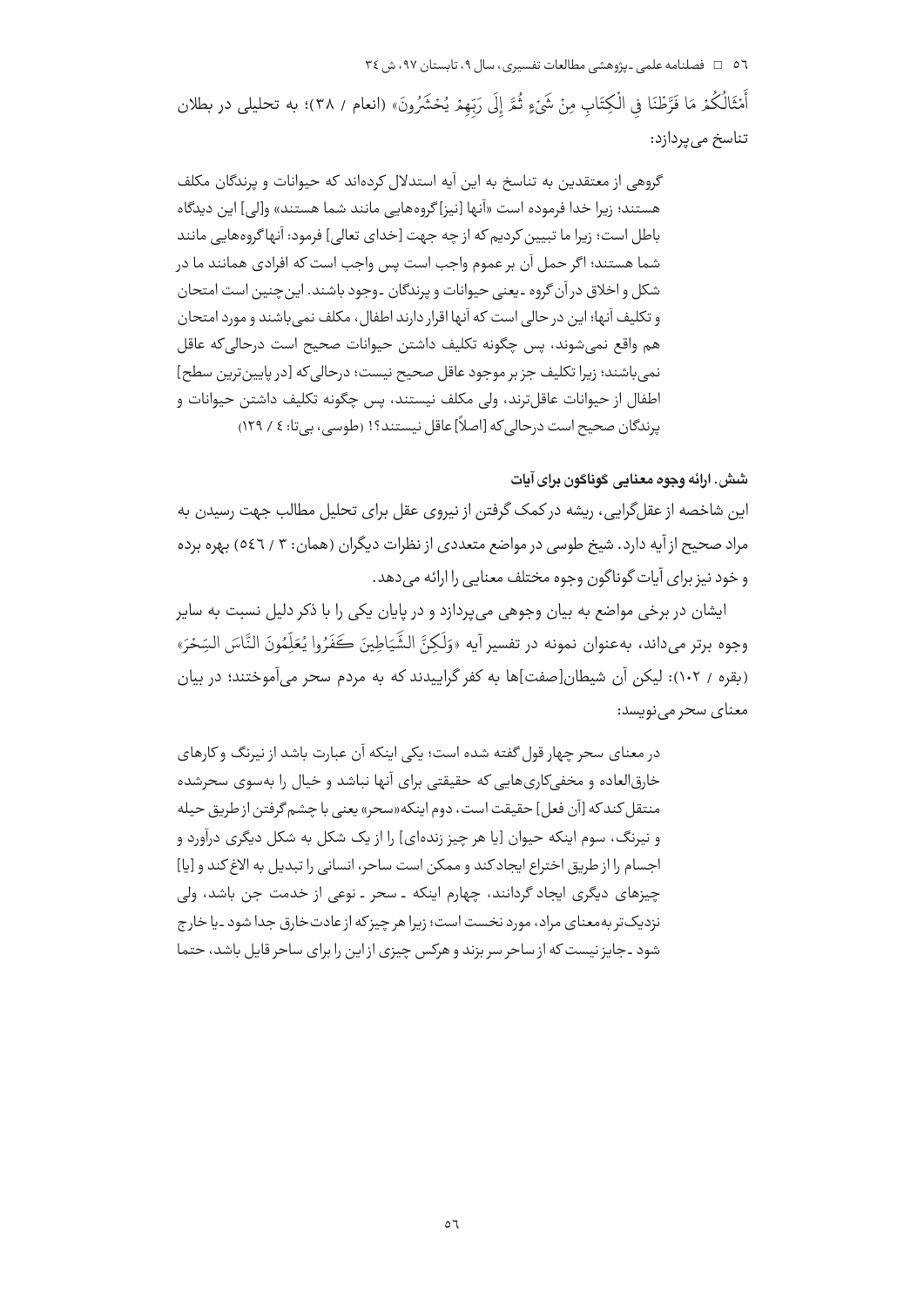شاخصههای رویکرد تفسیر عقلی شیخ طوسی با تأکید بر آیات ۸۳ و ۱٤۹ سوره أنعام ⊥ 0 ۷

.<br>كافر است؛ زيرا با وجود اين علم، به صحت معجزاتِ دال بر نبوت براي كافر ممكن نيست؛ زیرا او مانند آن را از جهت حیله و سحر جایز دانسته است. (طوسی، بی تا: ۱ / ۳۷٤)

شیخ طوسی در برخی مواضع، یک یا دو مورد از وجوه معنایی را نسبت به سایر موارد ترجیح میدهد، چنانچه در تفسیر آیه «إذَا قَضَى أَمْرًا فَإِنَّمَا يَقُولُ لَهُ كُنْ فَيَكُونُ» (بقره / ۱۱۷)؛ به دو وجه معنايي اشاره میکند و در پایان، مورد نخست را بهدلیل شبیه بودن به استعمالات عرب و عادت فصیحان در بیان کلام، زیباتر و بهتر می داند:

در معناي عبارت «فَإِنَّمَا يَقُولُ لَهُ ڪُنْ فَيَكُونُ» دو وجه گفته شده است: يکي اينکه آن عبارت بهمنزله ضربالمثل است و معنايش اين است كه جايگاه فعل الهي در آساني و برطرف کردن کار سخت، مانند جایگاه چیزی است که به آن گفته می شود «کن فیکون» چنانچه گفته می شود فلانی با سرش چنین گفت و با دستش گفت، در زمانی که سرش را حركت داد و با دستش اشاره كرد و[لي] درحقيقت چيزي نگفت، دوم اينكه آن عبارت علامتی باشد که خدا برای ملائکه قرار داده است تا وقتی آن را شنیدند، بدانند که کاری انجام شده است. هر دو وجه حَسَن است ولي مورد نخست، احسن و شبيهتر به كلام عرب در عادت فصبحان است» (همان: ١ / ٤٣٠)

### ۰۱ تحلیل های نحوی

شیخ طوسی در این بخش به تحلیل نقش و جایگاه عبارت ها و واژگان در آیات پرداخته است، بهعنوان نمونه وي درباره نقش فعل «يقيموا» در آيه «قُلْ لِعِبَادِيَ الَّذِينَ آمَنُوا يُقِيمُوا الصَّلاةَ وَيُنفِقُوا مِمَّا رَزَقْنَاهُمْ سِرًّا وَعَلانِيَةً» (ابراهيم / ٣١)؛ كه مجزوم است، سه وجه را درباره علت مجزوم شدنش بيان مىدارد:

موضع «یقیموا» به سه وجه مجزوم است: یکی اینکه جواب امر ـ که «قل» باشد ـاست، دوم اينكه آن، جواب امر محذوف باشد كه تقديرش عبارت است از «قل لهم أقيموا يقيموا»، سوم اینکه [مجزوم است] به حذف لام امر؛ زیرا در «قل» دلالتی بر وجود آن است و معنایش می شود: باید به یا دارند. (طوسی، بی تا: ٦ / ٢٩٥)

٢. تحليل هاي بلاغي شیخ طوسی در بعضی مواضع برای تفسیر آیه موردنظر به تفسیر آن بر مبنای مباحث بلاغی آیات

هفت. تحليل مباحث ادبي آبات یکی از شاخصه های بارز عقل گرایی در تفسیر *تبیان*، تحلیل و بررسی در مباحث ادبی آیات قرآن است .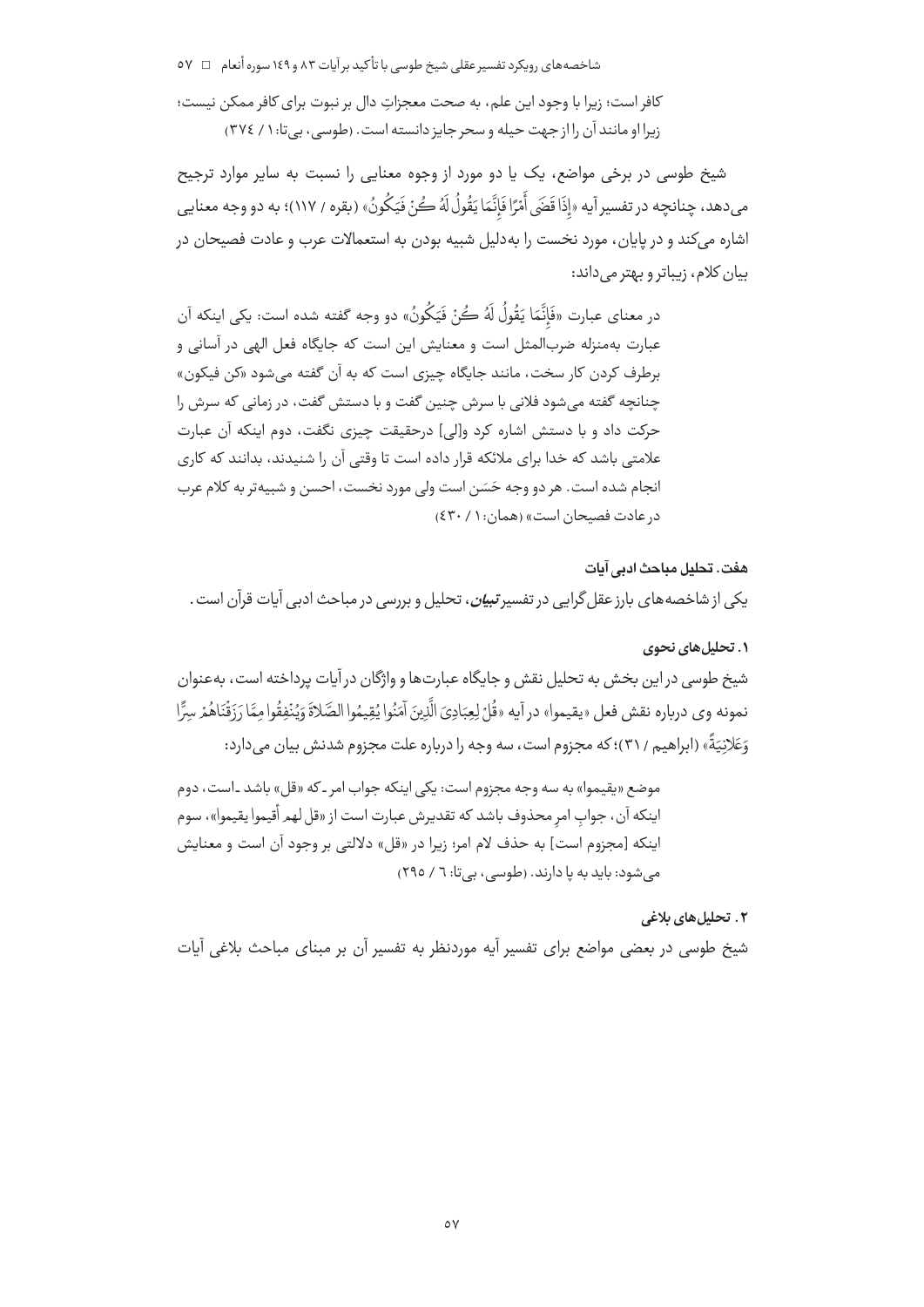پرداخته و ضمن استخراج مباحث بلاغی به علل وجود آن ترکیب بلاغی در قرآن نیز اشاره کرده است.

بهعنوان نمونه شيخ طوسي در بيان وجه و علت وجود تشبيه در آيه «الَّذِينَ كَذَّبُوا شُعَيْبًا كَأَنْ لَمْ يَغْنَوْا فِيهَا الَّذِينَ كَذَّبُوا شُعَيْبًا كَانُوا هُمُر الْخَاسِرِينَ؛ (اعراف / ٩٢) كساني كه شعيب را تكذيب كرده بودند، گویی خود در آن [دیار] سکونت نداشتند، کسانی که شعیب را تکذیب کرده بودند، خود، همان زبانکاران بودند»، مے نویسد:

و وجه تشبيه در آيه «كَأْنُ لَمْ يَغْنَوْا فِيهَا» اين است كه حال دروغ گويان شبيه به حال كساني است که هرگز در این دنیا و دیار نبودهاند، در آن هنگام که تحرک و اضطرابی شدید برای نابودی آنها، ایشان را فرابگیرد و این همان چیزی است که مردم بهخاطر آن، بیشترین حسرت را خواهند خورد. (طوسی، بیتا: ٤٧١/٤)

مهم ترین وجه اعجازی قرآن کریم، اعجاز بیانی و اقسام آن است (معرفت، ١٣٨٤: ٣١٦) که بر همین اساس در تمام ساختارهای قرآن زیبایی های ادبی به میزان بسیار زیادی یافت می شود. ایشان غير از بحث تشبيه به ساير مباحث بلاغي آيات و تحليل آنها همچون مجاز (طوسي، بي تا: ٥ / ٣٤٩) و ایجاز (همان: ٢ / ٥٨٥) و غیره اشاره کرده است.

### ٣. تفاوت لغتها (فروق اللغة)

از مهمترين مباحث تحليلي شيخ طوسي در مباحث ادبي آيات، پرداختن به فروق اللغات ميان آيه واژههای مختلف است. البته این بدان معنا نیست که وی به عدم ترادف در واژگان قرآن قائل باشد؛ زيرا در مواضع مختلفي، بعضي از واژگان قريبالمعني را به يکمعنا دانسته است چنانچه در آيه «إنَّمَا الْمُؤْمِنُونَ الَّذِينَ إِذَا ذُكِرَ اللَّهُ وَجِلَتْ قُلُوبُهُمْ» (انفال / ٢)؛ ذيل تفسير آيه مي نويسد:

«وجل و خوف و فزع به يک معنا است. گفته مے شود: وجل فلان يوجل و جلا، و يقال يأجل و ييجل؛ كه لفظ فصيحتر، «يوجل» است. خدا فرمود: «لاتَّوْجَلُ» يعني لاتخف». (طوسي، په ۱۲۷، ( ۷٦)

چنانچه مشخص شد، ایشان سه واژه «وجل، خوف و فزع» را بهمعنای ترس میداند درحالی که در اصل دارای اختلاف معنا هستند، چنانچه ابوهلال عسکری در *الفروق اللغویة* به تفاوت معنای آنها اذعان دارد. (عسکری، ۲۰۰۹: ۲۷۳ ـ۲۷۰)

میزان توجه به فروق اللغات در تفسیر *تبیان* قابل توجه است، بهطوری که بر اساس بررسی انجام شده توسط نگارنده، حدود ۲۱۵ مورد از فروق اللغات، مبان واژگان آبات، مطرح شده است، به طور مثال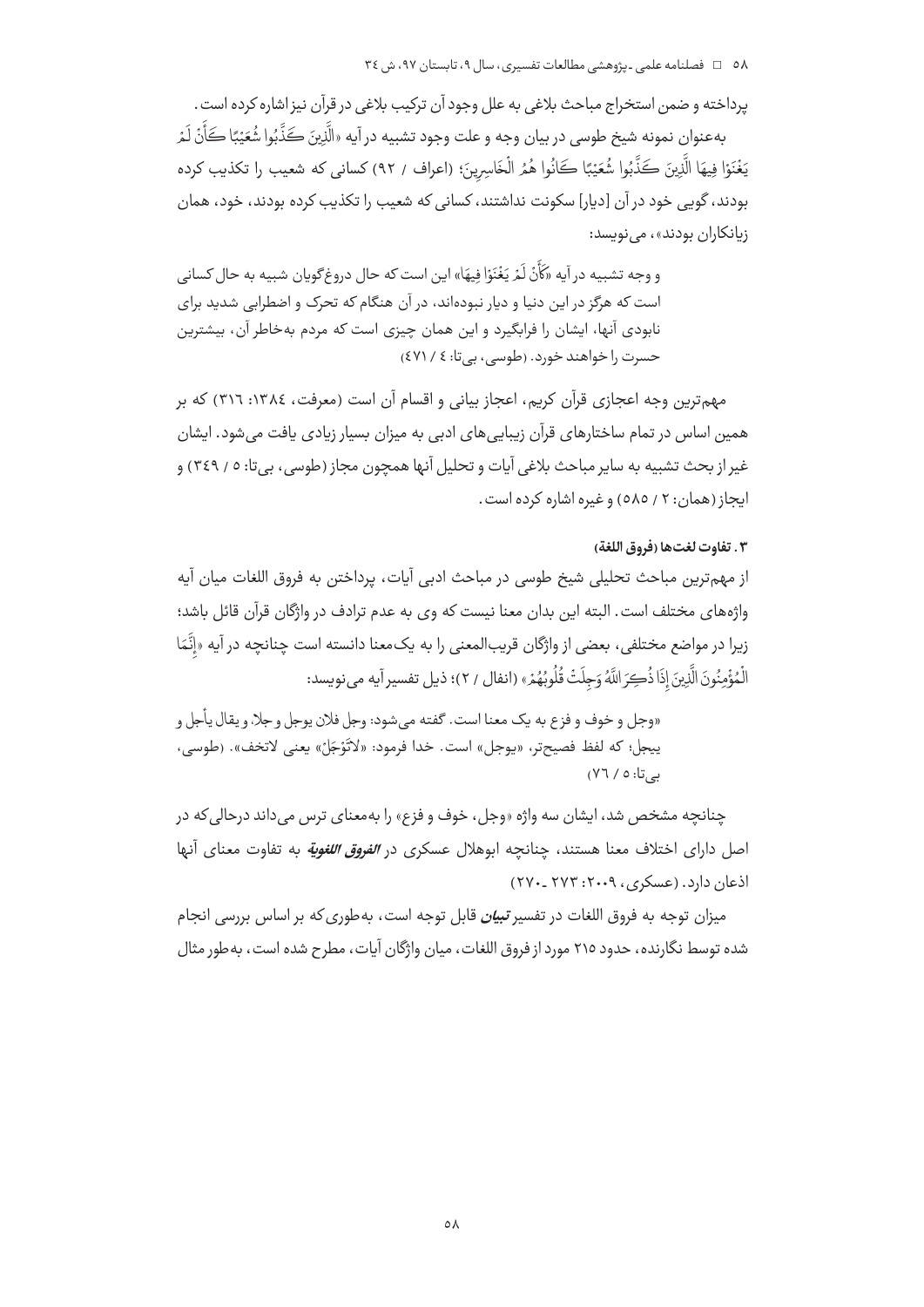در بيان فرق ميان دو واژه «مكر» و «حيله» مي نويسد:

فرق بين «مكر و حيله» آن است كه «حيله» گاهي واقع مي شود براي ظهور در كارهاي سخت بدون قصد ضرر به بندهای ولی «مکر» عبارت است از حیلهای که کسی را مثلاً در گناه یا تھمتے قرار دھد. (طوسے، بے تا: ٢ / ٤٧٧)

#### نتىحە

۱. شیخ طوسی معنای لغوی عقل را همان فهم و لب و معرفت میداند و در اصطلاح، عقل مجموعه علومی است که هرگاه حاصل شود انسان، عاقل بهشمار می٫رود و در تعریف دیگر عقل را مجموعه علومی معرفی می کند که بهوسیله آن امکان استدلال با [امور] حاضر بر امور پنهانی و نیز تشخیص خوبي و بدې وجود دارد.

۲. آنچه در اتخاذ رویکرد عقل گرایانه در تفسیر آیات الهامبخش مفسر *تبیان ب*وده توجه و مداقه وی بر محتوای مفهوم حجت از رهگذر آیاتی نظیر آیه ۸۳ و ۱۴۹ سوره انعام است. چنین می نماید از منظر این مفسر روح حاکم بر مفهوم چنین واژهای می تواند بر نحوه تفسیر آیات قرآنی و کاربست رویکرد عقل گرایانه پرتوافکنی نماید.

٣. شيخ طوسي، بر خلاف «اصحاب المعارف» كه به بديهي بودن علوم قائل بودند، به وجوب نظر و استدلال معتقد بود و بر خلاف «اصحاب التقليد» كه هر گونه روش عقلي را در معرفت خدا مسدود می دانستند، به عقلی بودن شناخت و استدلال بر اثبات خدا اعتقاد داشت .

٤. بخش قابلتوجهي از تفسير *تبيان به* تحليل و ارزيابيهاي شيخ اختصاص يافته است. اين شاخصه در مباحث و عناوین مختلفی همچون تحلیل و بررسی اقوال مفسران، تحلیل در مباحث اعتقادی، کلامی و تاریخی ظهور یافته است. همچنین در تفسیر *تبیان* نقدِ مطالبِارائهشده از سوی مفسران و متکلمان مختلف به اهتمام شیخ طوسی بهویژه از منظر دانش کلام مطرح بوده است .

٥. با توجه به رویکرد کلامی شیخ طوسی، استنباطها و تحلیلهای کلامی بر مبنای تکیه بر عقل و نیروی آن در تفسیر *تبیان ب*ه چشم می خورد.

٦. تحلیلهای ادبی تحت عنوان مباحثی چون تحلیلهای نحوی و بلاغی و فروق اللغات در تفسیر *تبیان ا*ز دیگر شاخصههای عقل گرایانه این مفسر به خصوص در حوزه مباحث ادبی و زبان شناسی بهشمار می آید. تأویل گرایی در برابر ظاهرگرایی، بهمثابه یک شاخص عمده در تفسیر *تبیان* و بهعنوان نشانه آشکار عقل گرایی غیر قابل انکار است .